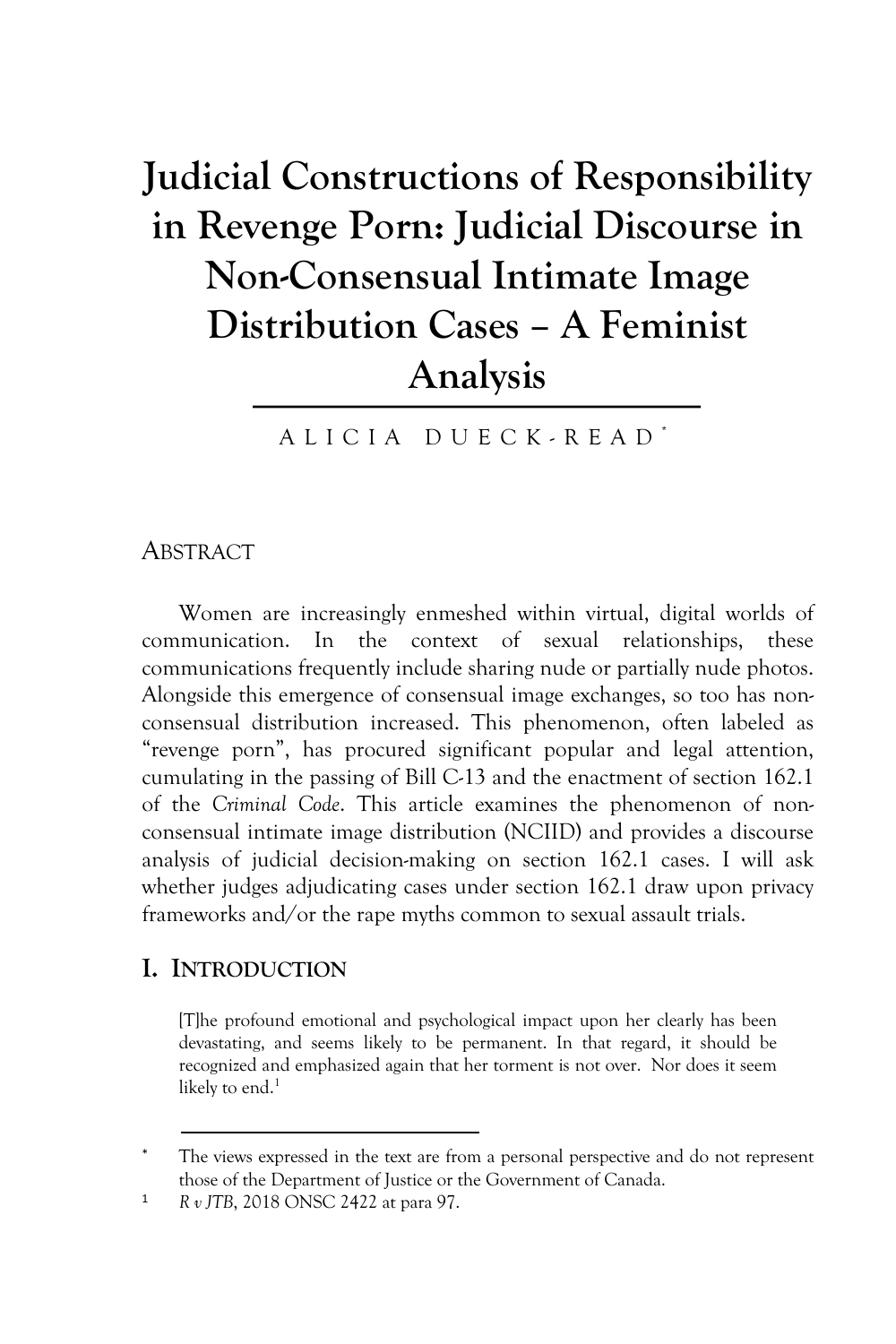esponding to the disturbing incident of non-consensual intimate image distribution and attempted assault in *R v JTB*, Justice Leach of the Ontario Superior Court wrote the words above, labelling the complainant's harm as profound, long-lasting, and never-ending. The seriousness with which the offence is treated seemingly flies in the face of scholar and activist concerns that complainants' harms would not be taken seriously in the judicial treatment of non-consensual intimate image distribution (NCIID).<sup>2</sup> Both before and after the creation of the criminal offence of NCIID under section 162.1 of the *Criminal Code*, literature on NCIID and other forms of online sexualized violence suggested that there was a discursive tendency for rape myths and discriminatory stereotypes common to sexual assault to inform the treatment of NCIID within popular culture,<sup>3</sup> media,<sup>4</sup> every day understandings,<sup>5</sup> and among law enforceme-R

<sup>4</sup> Fairbairn, *supra* note 3 at 239; Amy Adele Hasinoff, "Sexting and Privacy Violations: A Case Study of Sympathy and Blame" (2017) 11:2 Intl J Cyber Criminology 202 at 203.

<sup>&</sup>lt;sup>2</sup> Within the course of this article, I use the term non-consensual intimate image distribution (NCIID) to refer to the distribution of nude, semi-nude, and sexually explicit images –photographs or videos – without consent. Initially, these photos or videos may have been taken consensually in the context of an intimate relationship or taken unknowingly and/or without consent within or outside of the context of a relationship.

<sup>3</sup> Jordan Fairbairn, "Rape Threats and Revenge Porn: Defining Sexual Violence in the Digital Age" in Jane Bailey and Valerie Steeves, eds, *eGirls*, *eCitizens* (Ottawa: University of Ottawa Press, 2015) 229 at 239; Lara Karaian, "Policing 'Sexting': Responsibilization, Respectability and Sexual Subjectivity in Child Protection/Crime Prevention Responses to Teenagers' Digital Sexual Expression" (2014) 18:3 Theoretical Criminology 282 at 284; Hayley Crooks, "An Intersectional Feminist Review of the Literature on Gendered Cyberbullying: Digital Girls" (2016) 8:2 Jeunesse: Young People, Texts, Cultures 62; Murray Lee & Thomas Crofts, "Gender, Pressure, Coercion and Pleasure: Untangling Motivations for Sexting Between Young People" (2015) 55:3 Brit J Crim 454; Nicola Henry & Anastasia Powell, "Beyond the 'Sext': Technology Facilitated Sexual Violence and Harassment Against Adult Women" (2015) 48:1 Austl & NZ J Crim 104 at 105 [Henry & Powell, "Beyond the 'Sext'"].

<sup>5</sup> Alexa Dodge, "Digitizing Rape Culture: Online Sexual Violence and the Power of the Digital Photograph" (2016) 12:1 Crime, Media, Culture: An Intl J 65 at 68 [Dodge, "Digitizing Rape Culture"]; Anastasia Powell, "Configuring Consent: Emerging Technologies, Unauthorised Sexual Images and Sexual Assault" (2010) 43:1 Austl & NZ J Crim 76 at 80; Danielle Keats Citron & Mary Anne Franks, "Criminalizing Revenge Porn" (2014) 49:2 Wake Forest L Rev 345 at 348; Shaheen Shariff & Ashley DeMartini, "Defining the Legal Lines: eGirls and Intimate Images" in Jane Bailey and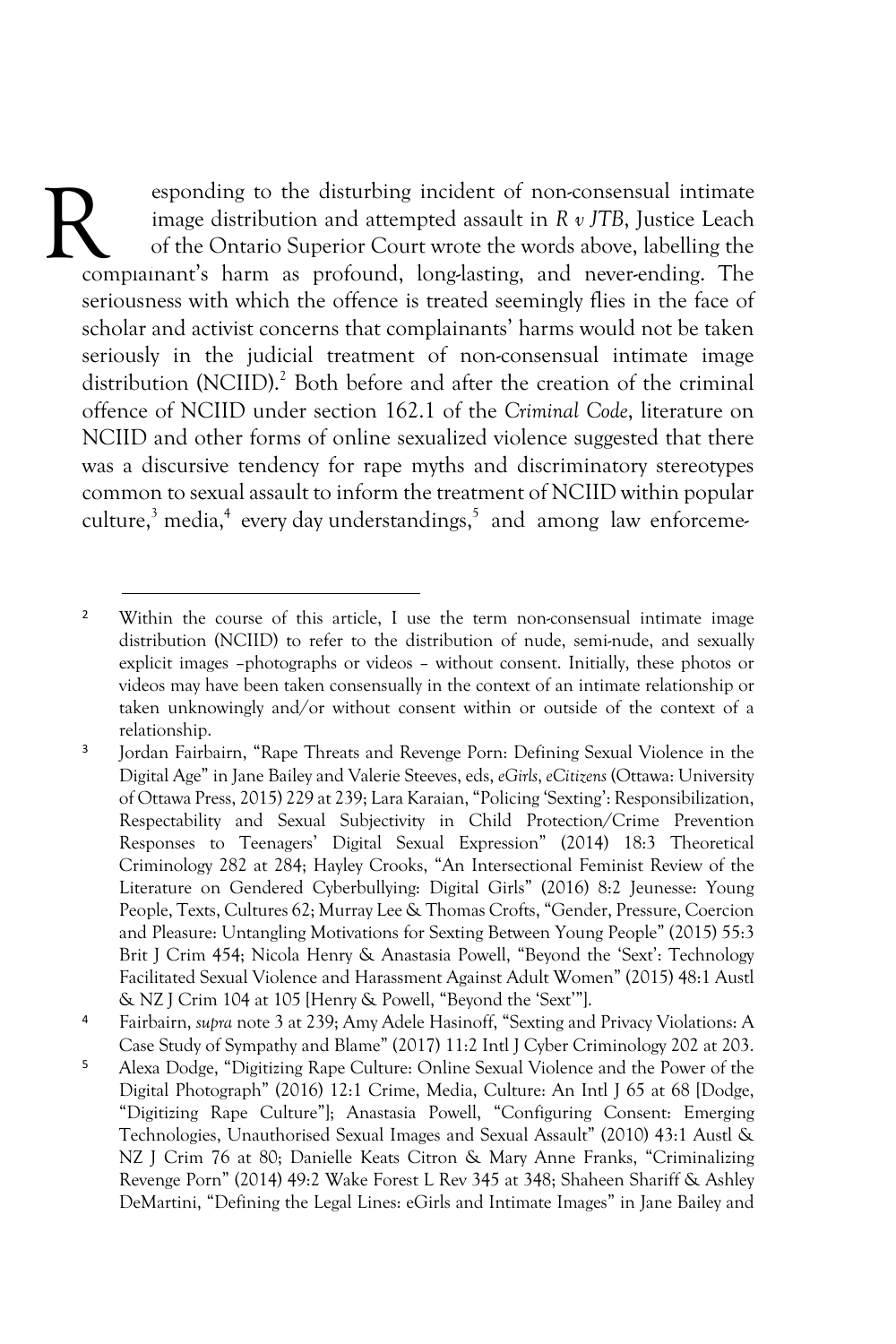nt.<sup>6</sup> This article endeavors to answer whether these rape stereotypes and myths can also be found in judicial decision-making on section 162.1.

Rape myths are commonly understood to be beliefs or attributes held to justify and deny male aggression against women.<sup>7</sup> Such discriminatory stereotypes may hold women responsible for their own sexual victimization and affirm male sexual entitlement.<sup>8</sup> Such myths also serve to construct normative gender ideals of what it means to be a woman or a man. Scholars have long held that such myths have held a strong sway within judicial decision-making in sexual assault trials and that judges, without an understanding of the context of gendered violence, have not taken incidents of sexual assault seriously enough.9 It is pertinent to note that such myths

Valerie Steeves, eds, *eGirls*, *eCitizens*, (Ottawa: University of Ottawa Press, 2015) 281 at 294–95; Henry & Powell, "Beyond the 'Sext'", *supra* note 3 at 105.

<sup>6</sup> Alexa Dodge & Dale Spencer, "Online Sexual Violence, Child Pornography or Something Else Entirely? Police Responses to Non-Consensual Intimate Image Sharing Among Youth" (2017) 20:10 Soc & Leg Stud 1 at 10; West Coast LEAF, *"#CyberMisogyny: Using and Strengthening Canadian Legal Responses to Gendered Hate and Harassment Online*, (2014) at 12 online: West Coast LEAF <www.westcoastleaf.org> [perma.cc/2ZDJ-LZSX] [West Coast LEAF, "#CyberMisogyny"]; Fairbairn, *supra* note 3 at 239.

<sup>7</sup> Corina Schulze, Sarah Koon-Magnin & Valerie Bryan, *Gender Identity, Sexual Orientation, and Sexual Assault: Challenge the Myths* (Boulder, CO: Lynne Rienner Publishers, 2019) at 91.

<sup>8</sup> Elaine Craig, *Putting Trials on Trial: Sexual Assault and the Failure of the Legal Profession* (McGill-Queen's University Press, 2018) at 191–92, 204.

<sup>9</sup> See e.g. Susan Ehrlich, "Perpetuating and Resisting: Rape Myths in Trial Discourse" in Elizabeth Sheehy, ed, *Sexual Assault in Canada: Law, Legal Practice and Women's Activism* (Ottawa: University of Ottawa Press, 2012) 389; Rosemary Cairns-Way & Donna Martinson, "Judging Sexual Assault: The Shifting Landscape of Judicial Education in Canada" (2019) 97:2 Can Bar Rev 367 at 369–73; Kate Puddister & Danielle McNabb, "#MeToo: In Canada, Rape Myths Continue to Prevent Justice for Sexual Assault Survivors" (5 March 2019), online: *The Conversation* <theconversation.com/metoo-incanada-rape-myths-continue-to-prevent-justice-for-sexual-assault-survivors-110568> [per ma.cc/ZYQ3-8M7B]; Lise Gotell, "When Privacy Is Not Enough: Sexual Assault Complainants, Sexual History Evidence and the Disclosure of Personal Records" (2006) 43:3 Alta L Rev 743; Lise Gotell, "The Discursive Disappearance of Sexualized Violence: Feminist Law Reform, Judicial Resistance, and Neo-Liberal Sexual Citizenship" in Dorothy Chunn, Susan Boyd & Hester Lessard, eds, *Reaction and Resistance: Feminism, Law, and Social Change* (Vancouver, BC: UBC Press, 2007) 127 at 134 [Gotell, "Discursive Disappearance"].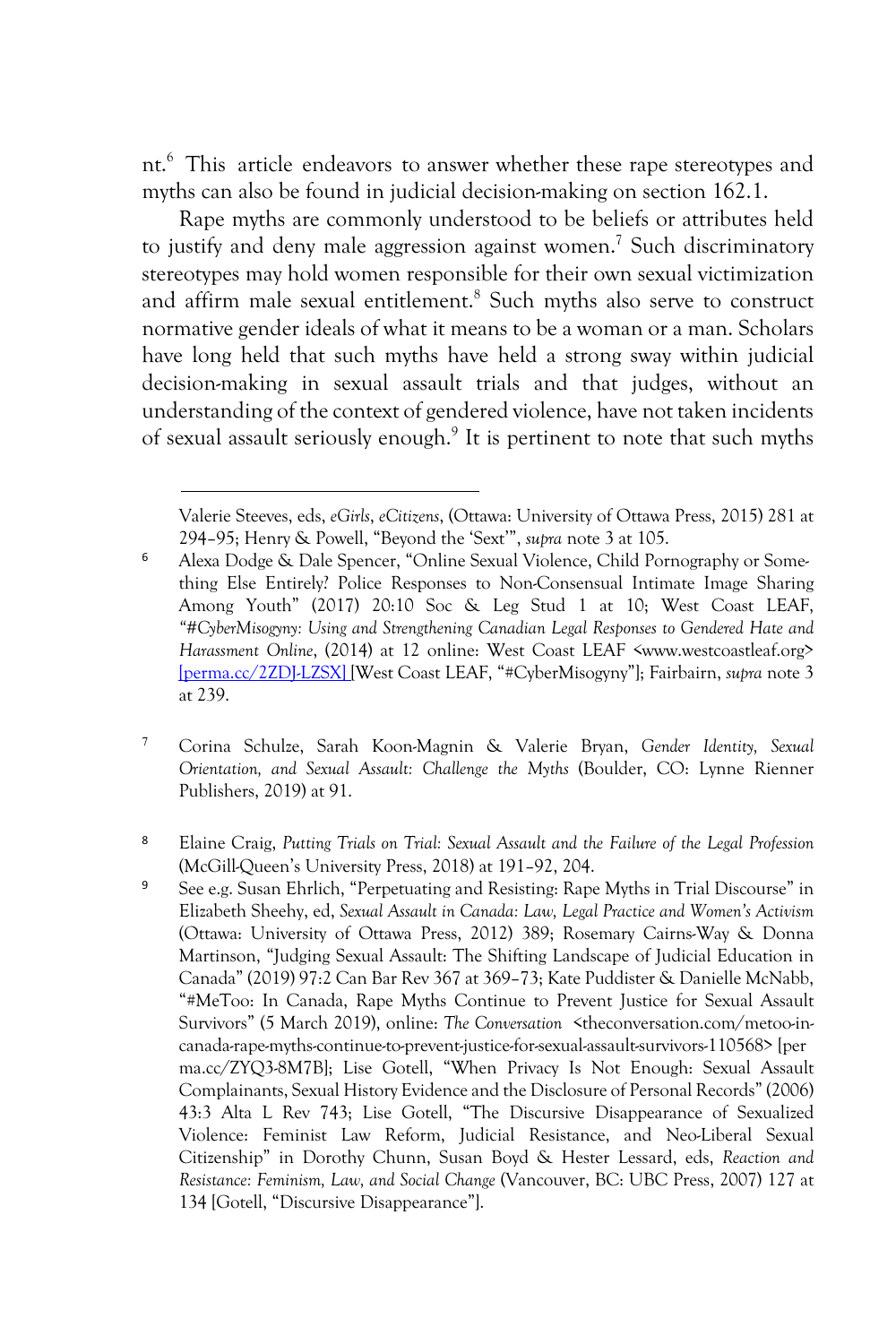do not always inform judicial decision-making and that there are a variety of systemic issues within the criminal justice system, and society at large, which may result in traumatic experiences for sexual assault survivors navigating the criminal justice system and low rates of convictions.10

Furthermore, it should be highlighted that the legal landscape has not remained unchanged in relation to the judicial treatment of sexual assault. In 2017, the Canadian Judicial Council (CJC) implemented mandatory judicial training following public outcry over the mishandling of several sexual assault trials.<sup>11</sup> The CJC's decision was, in part, a response to Bill C-337, the *Judicial Accountability through Sexual Assault Law Training Act*, which was introduced into Parliament a few months before. Bill C-337 was a political response to Justice Robin Camp's conduct during a sexual assault trial in 2014, in which he notoriously told a complainant that "pain and sex sometimes go together" and questioned why she did not keep her "knees together".12 While Bill C-337 did not become law, it sparked an important conversation on the judiciary and sexual assault.13 Likewise, the trial of Jian Ghomeshi profoundly shaped the public narrative on sexual assault, calling attention to the inadequacy of legal reforms in protecting women.<sup>14</sup> Thus, discriminatory myths in judicial decision-making on sexual assault must be placed within the broader socio-legal context. Likewise, my conclusions within this article on judicial decision-making must be placed within the context of public discourses on NCIID and the broader criminal justice system.

This article examines 14 recent decisions on section 162.1, 12 of which are sentencing decisions. These cases were selected randomly from a list of 61 decisions citing section 162.1, which were decided between the

 <sup>10</sup> Dana Phillips, "Let's Talk About Sexual Assault: Survivor Stories and the Law in the Jian Ghomeshi Media Discourse" (2017) 54:4 Osgoode Hall LJ 1133 at 1145–46.

<sup>11</sup> Canada, Department of Justice, *Judicial Training in Sexual Assault Law and Social Context*  (Ottawa: DOJ, last modified 10 March 2020), online: <www.justice.gc.ca/eng/csjsjc/pl/jt-fj/index.html> [perma.cc/4BMC-PMCN]; Cairns-Way & Martinson, *supra*  note 9.

<sup>12</sup> Cairns-Way & Martinson, *supra* note 9 at 370; Alison Crawford, "Justice Robin Camp Resigns After Judicial Council Recommends Removal", *CBC News* (9 March 2017), online: <www.cbc.ca/news/politics/justice-robin-camp-judicial-council-1.4017233> [pe rma.cc/UX4U-M4ER].

<sup>13</sup> Cairns-Way & Martinson, *supra* note 9 at 396.

<sup>14</sup> Phillips, *supra* note 10 at 1136, 1148.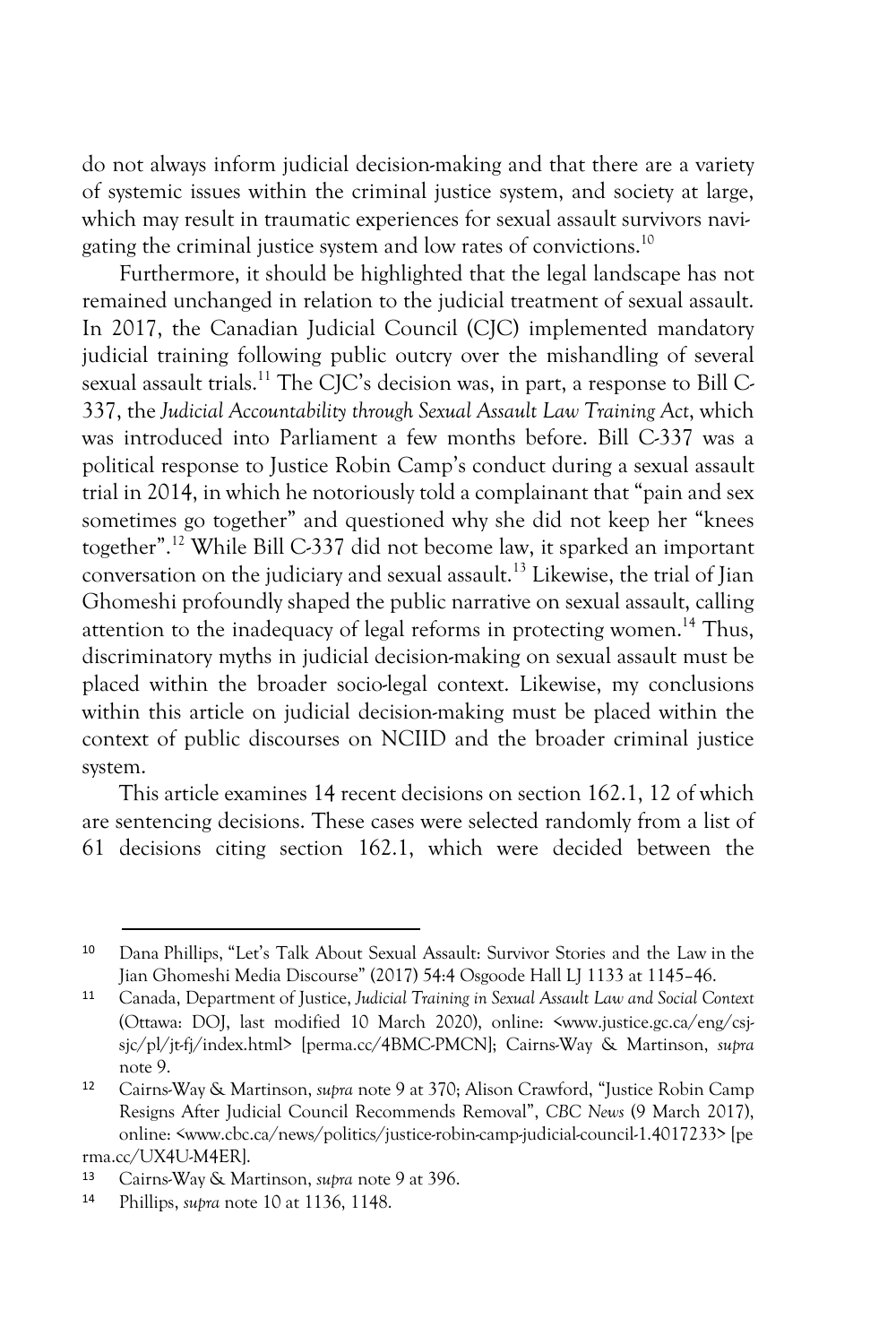introduction of the section in 2015 and September 2019.15 From these cases, 14 decisions were chosen at random to be included in this study. The cases were then examined and coded to identify themes which are commonly considered to be rape myths and discriminatory stereotypes. As the cases I surveyed represent a small sample of the decisions on section 162.1, this article is necessarily an incomplete snapshot of judicial discourse. Further study is needed to provide a more complete picture of the state of judicial discourse, as well as disparities in treatment which may exist between levels of court and provinces. Furthermore, it should be noted that some of the cases included in this study involved charges for NCIID as well as other offences committed at the same time, such as extortion. While it was beyond the scope of this article to unpack how the presence of other charges influenced the way in which the NCIID offence was discussed by judges, this is also an area ripe for further study.

This article makes a modest contribution to the literature by providing a preliminary analysis of judicial discourse in an isolated number of section 162.1 cases. While there is a range of literature which examines the composition of the offence16 and that unpacks judicial discourse in relation to technology,<sup>17</sup> this work is unique for its examination of the interrelationship between judicial discourse and rape myths.

I have utilized a critical discourse analysis to offer a systemic scrutiny of the structures and strategies of talk and text that communicate meaning within judicial decisions.<sup>18</sup> Discourse analysis provides a means of analyzing the social relationships and "structural relationships of dominance,

 <sup>15</sup> The search was conducted in WestlawNext Canada on September 4, 2019, utilizing the function within Westlaw which cross-references cases with the relevant *Criminal Code* section. See also Richard Jochelson et al, "Intimate Images and the Law", in Richard Jochelson & James Gacek, eds, *Sexual Regulation and the Law: A Canadian Perspective* (Bedford, ON: Demeter Press, 2019).

<sup>16</sup> Moira Aikenhead, "Non-Consensual Disclosure of Intimate Images as a Crime of Gender-Based Violence" (2018) 30:1 CJWL 117 [Aikenhead, "Non-Consensual Disclosure"]; Moira Aikenhead, "A 'Reasonable' Expectation of Sexual Privacy in the Digital Age" (2018) 41:2 Dal LJ 273 [Aikenhead, "A 'Reasonable' Expectation"].

<sup>17</sup> Alexa Dodge, "Nudes are Forever: Judicial Interpretations of Digital Technology's Impact on 'Revenge Porn'" (2019) 34:1 CJLS 121 [Dodge, "Nudes are Forever"].

<sup>18</sup> Teun A van Dijk, "Editor's Introduction: The Study of Discourses: An Introduction: The Emergency of a New Cross-Discipline" in Teun van Dijk, ed, *Discourse Studies* (London, UK: Sage, 2007) 1 at 5–6.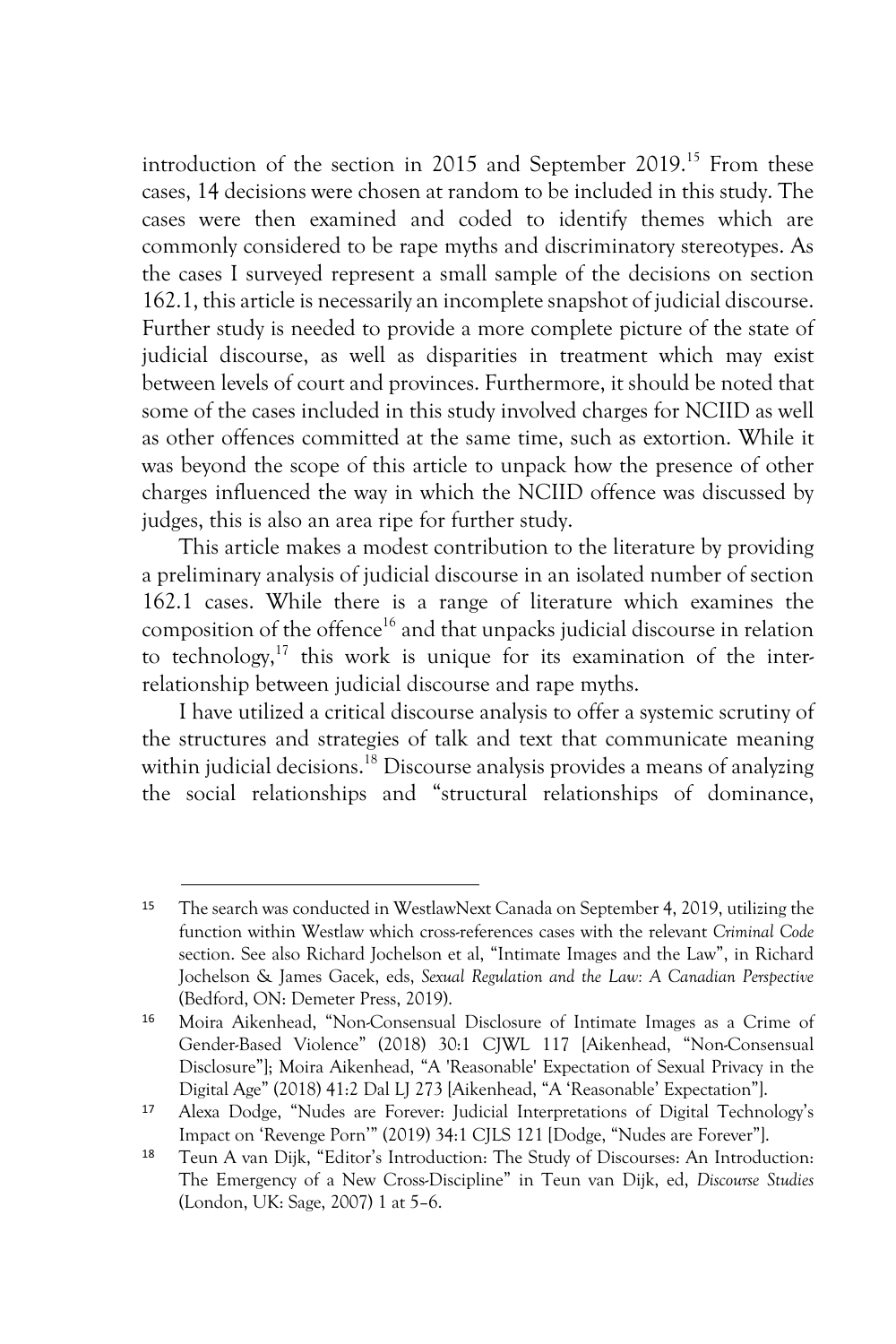discrimination, power and control as manifested in language."19 However, discourse is not only descriptive of reality, but also is a means through which meaning is made. Thus, discourses are pervasive and performative in that they "enact what it names."20 In looking at judicial discourse, I aim to examine the power dynamics inherent in decision-making so as to allow us to consider how the structures of law and society impact our treatment of NCIID.<sup>21</sup> In her analysis of sexual assault, Lise Gotell posited that judicial discourses create gendered subjectivities, privileging some subject positions and devaluing others.<sup>22</sup> I aim to unpack legal discourses in the context of NCIID to both understand their power to describe reality and also make meaning through constructing normative sexual subjects and gender norms<sup>23</sup>

#### **II. THE CONTEXT OF SECTION 162.1**

Section 162.1 was spurred, in large part, in response to the high-profile suicides of two Canadian teens. Rehtaeh Parsons and Amanda Todd.<sup>24</sup> Framed in the context of discussions on cyber-bullying, $^{25}$  the section makes it an offence to knowingly, without consent, publish, sell, transmit, distribute, advertise, or make available an intimate image. The section reads:

162.1 **(1)** Everyone who knowingly publishes, distributes, transmits, sells, makes available or advertises an intimate image of a person knowing that the person

 <sup>19</sup> Ruth Wodak, "What CDA Is About: A Summary of Its History, Important Concepts and Its Development" in Ruth Wodak & Michael Meyer, eds, *Methods of Critical Discourse Analysis*, 1st ed (London, UK: SAGE Publications, 2001) 1 at 3. See also Norman Fairclough, *Critical Discourse Analysis: The Critical Study of Language*, 2nd ed (Oxon, UK: Routledge, 2013) at 3.

<sup>20</sup> Judith Butler, *Bodies that Matter: On the Discursive Limits of "Sex"* (New York, NY: Routledge, 1993) at 187. See also Clare Macmartin, "Judicial Constructions of the Seriousness of Child Sexual Abuse" (2004) 36:1 Can J Behavioural Science 66 at 69.

<sup>21</sup> Apeksha Vora, "Into the Shadows: Examining Judicial Language in Revenge Porn Cases" (2017) 18:1 Geo J Gender & L 229 at 244.

<sup>22</sup> Gotell, "Discursive Disappearance", *supra* note 9 at 134.

<sup>23</sup> Lise Gotell, "Governing Heterosexuality through Specific Consent: Interrogating the Governmental Effects of R v JA" (2012) 24:2 CJWL 359 at 362, 387.

<sup>24</sup> Mylynn Felt, "The Incessant Image: How Dominant News Coverage Shaped Canadian Cyberbullying Law" (2015) 66 UNBLJ 137 at 147; Aikenhead, "Non-Consensual Disclosure", *supra* note 16 at 119.

<sup>25</sup> Felt, *supra* note 24 at 137; Jane Bailey, "Time to Unpack the Juggernaut?: Reflections on the Canadian Federal Parliament Debates on 'Cyberbullying'?" (2014) 37:2 Dal LJ 661.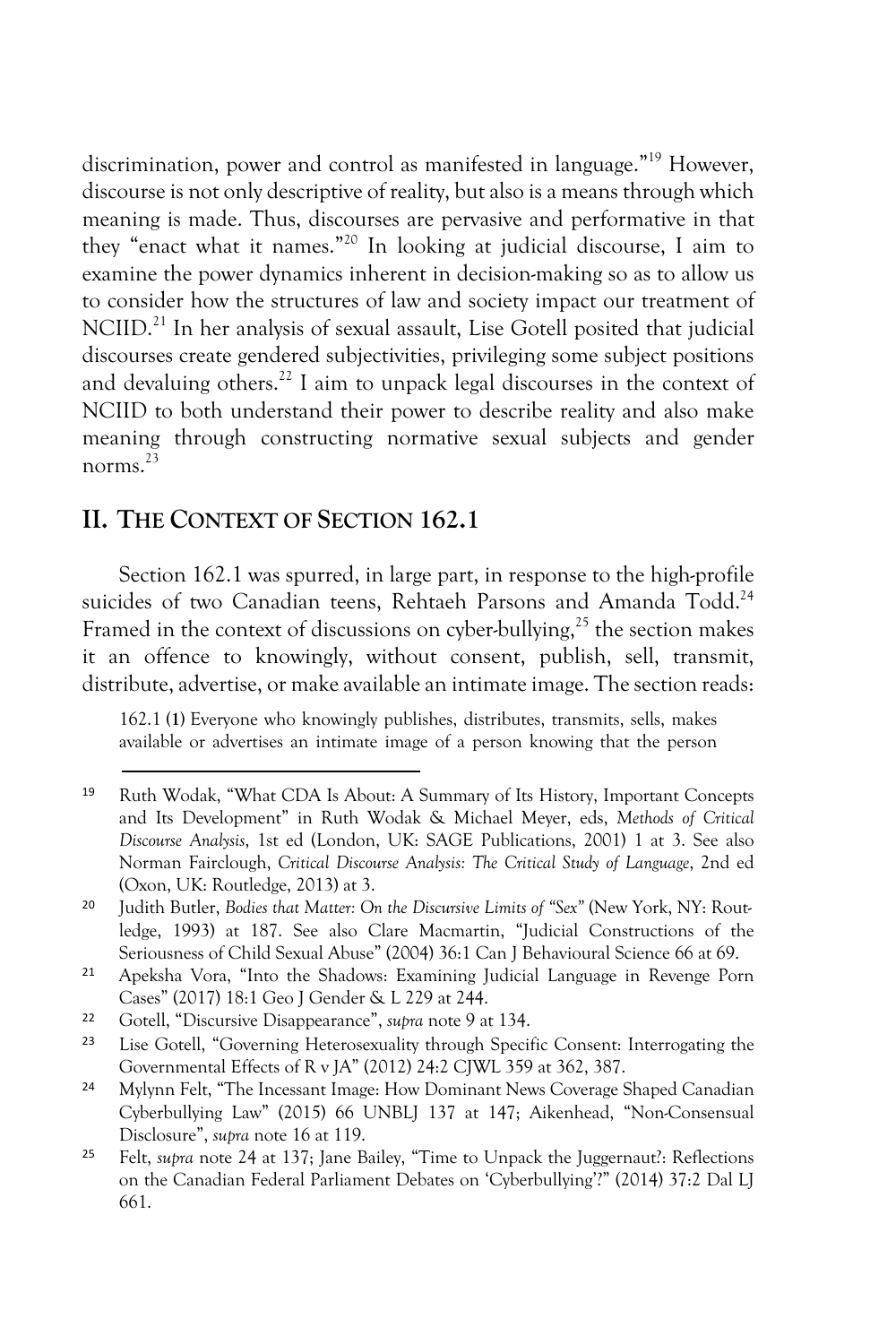depicted in the image did not give their consent to that conduct, or being reckless as to whether or not that person gave their consent to that conduct, is guilty

(a) of an indictable offence and liable to imprisonment for a term of not more than five years; or

(b) of an offence punishable on summary conviction.

(2) In this section, *intimate image* means a visual recording of a person made by any means including a photographic, film or video recording,

(a) in which the person is nude, is exposing his or her genital organs or anal region or her breasts or is engaged in explicit sexual activity;

(b) in respect of which, at the time of the recording, there were circumstances that gave rise to a reasonable expectation of privacy; and

(c) in respect of which the person depicted retains a reasonable expectation of privacy at the time the offence is committed.26

The responses to section 162.1 were mixed, with some praising the Bill for filling in a grey area in the law and through criminalization, recognizing, and legitimizing victim experiences. Furthermore, some argued that through criminalization, the law assigned an important moral blameworthiness to NCIID.<sup>27</sup> Given the increasingly common occurrence of NCIID,28 the absence of a specific criminal offence to deal with NCIID

 <sup>26</sup> *Criminal Code*, RSC 1985, c C-46, s 162.1 [*Code*].

<sup>27</sup> Carissima Mathen, "Crowdsourcing Sexual Objectification" (2014) 3:3 Laws 529 at 530; Dodge & Spencer, *supra* note 6 at 4. Other concerns raised included that Bill C-13, the precursor to section 162.1, was too focused on criminal, punitive measures rather than efforts to examine and ameliorate border systemics attitudes such as rape culture and slut shaming which allowed for the distribution in the first place: Hannah Choo, "Why we are Still Searching for Solutions to Cyberbullying: An Analysis of the North American Responses to Cyberbullying Under the Theory of Systemic Desensitization" (2015) 66 UNBLJ 52 at 72-73; Shariff & DeMartini, *supra* note 5 at 281–94; Dodge, "Digitizing Rape Culture", *supra* note 5 at 76. Others have noted that the criminalization of NCIID may deter youth from reporting incidences which occur: Patricia I Coburn, Deborah A Connolly & Ronald Roesch, "Cyberbullying: Is Federal Criminal Legislation the Solution?" (2015) 57:4 Can J Corr 566 at 571.

<sup>28</sup> Carolyn A Uhl et al, "An Examination of Non-Consensual Pornography Websites" (2018) 28:1 Feminism & Psychology 50 at 51; Kathryn Branch et al, "Revenge Porn Victimization of College Students in the United States: An Exploratory Analysis" (2017) 11:1 Intl J Cyber Criminology 128 at 138; Shari Madigan et al, "Prevalence of Multiple Forms of Sexting Behavior Among Youth: A Systematic Review and Metaanalysis" (2018) 172:4 JAMA Pediatrics 327 at 327; Asia A Eaton, Holly Jacobs & Yanet Ruvalcaba, "2017 Nationwide Online Study of Nonconsensual Porn Victimization and Perpetration: A Summary Report" (June 2017) at 16, online (pdf): *Cyber Civil Rights Initiative* <www.cybercivilrights.org/wp-content/uploads/2017/06/CCRI-2017-Resear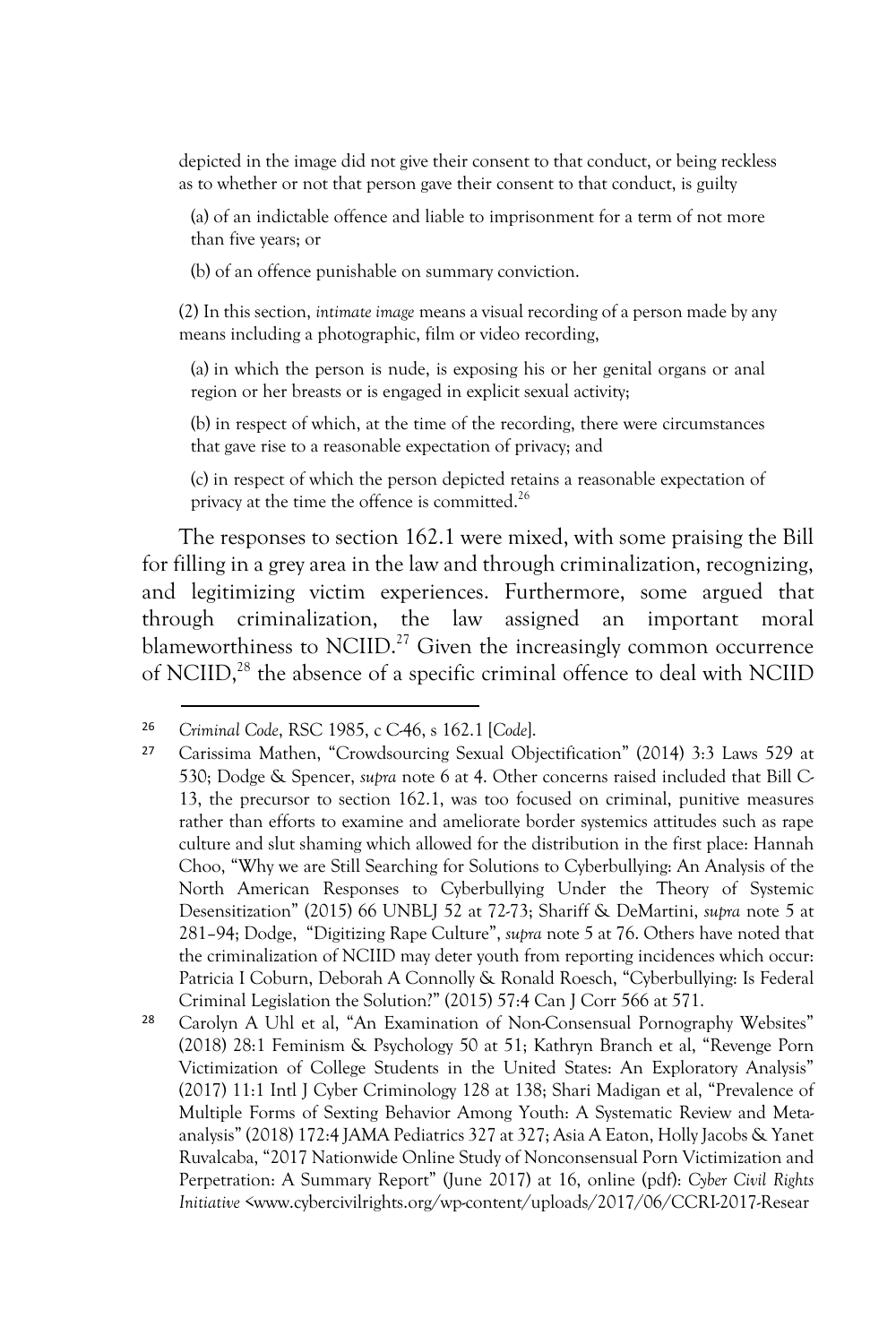was becoming a concern for many activists.<sup>29</sup> While Canadian statistics are sparse,<sup>30</sup> some US studies estimate that between four to 12.8% of adults may have been victims of, or threatened with, NCIID.<sup>31</sup>

One concern regarding section 162.1 was that the requirement for the complainant to hold a reasonable expectation of privacy at the time that the image was created and distributed might lead judges to focus their attention on whether or not the expectation of privacy was unreasonable and lead to victim blaming, as opposed to understanding the offence as gender-based violence.<sup>32</sup> The section also raised concerns about the way in which privacy is conceived. Moira Aikenhead notes that both the voyeurism offence and section 162.1 in the *Code* "are gendered crimes, and if they are not taken seriously by governments, courts, and the general public, they pose a serious threat to women's and girls' equality rights. As such, it is worrisome that the legally amorphous concepts of "reasonableness" and "privacy" are central to each offence."<sup>33</sup> The decision on voyeurism in *R v Jarvis*<sup>34</sup> is likely to have a significant, potentially positive, impact on the interpretation of section

ch-Report.pdf> [perma.cc/52JL-LBB6]; Amanda Lenhart, Michele Ybarra & Myeshia Price-Feeney, "Nonconsensual Image Sharing: One in 25 Americans Has Been a Victim of 'Revenge Porn'" (December 2016), online (pdf): *Centre for Innovative Public Health Research*: *Data and Society Research Institute*, <datasociety.net/pubs/oh/Nonconsensual\_ Image\_Sharing\_2016.pdf> [perma.cc/HH5K-EJTY].

<sup>29</sup> West Coast LEAF, "#CyberMisogyny", *supra* note 6.

<sup>30</sup> Richard Jochelson et al, "Intimate Images and the Law" in Richard Jochelson & James Gacek, eds, *Sexual Regulation and the Law: A Canadian Perspective*, (Bradford, ON: Demeter Press, 2019) 101 at 107; Vera-Lynn Kubinec, "More than 1,300 Manitobans Seek Help After Intimate Images Shared", *CBC News* (27 April 2018), online: <www.cbc.ca/news/canada/manitoba/revenge-porn-help-online-1.4637615> [perma.cc /YC4M-Z7V4]; Manitoba, News Release, "Province Announces New Law in Force Helps Victims of Revenge Porn, Unwanted Distribution of Sexual Pictures" (18 January 2016) online: <news.gov.mb.ca/news/index.html?item=37330> [perma.cc/H22R-B5U L]; Statistics Canada, *Incident-Based Crime Statistics, by Detailed Violations, Canada, Provinces, Territories and Census Metropolitan Areas*, Table 35-10-0177-01 (Ottawa: Statistic Canada, 2018), online: <www.150.statcan.gc.ca/t1/tbl1/en/tv.action?pid=351001770 1&pickMembers%5B0%5D=1.1&pickMembers%5B1%5D=2.257> [perma.cc/N56K-V5QK].

<sup>&</sup>lt;sup>31</sup> Some studies of youth have estimated that the incidence of NCIID among youth is higher than adults. One study found that one in eight youth have either forwarded or had an intimate sext forwarded without consent. See Eaton, Jacobs & Ruvalcaba, *supra* note 28 at 11, 16; Lenhart, Ybarra & Price-Feeney, *supra* note 28 at 4.

<sup>32</sup> Aikenhead, "Non-Consensual Disclosure", *supra* note 16 at 133.

<sup>33</sup> Aikenhead, "A 'Reasonable' Expectation", *supra* note 16 at 274.

<sup>34</sup> *R v Jarvis*, 2019 SCC 10.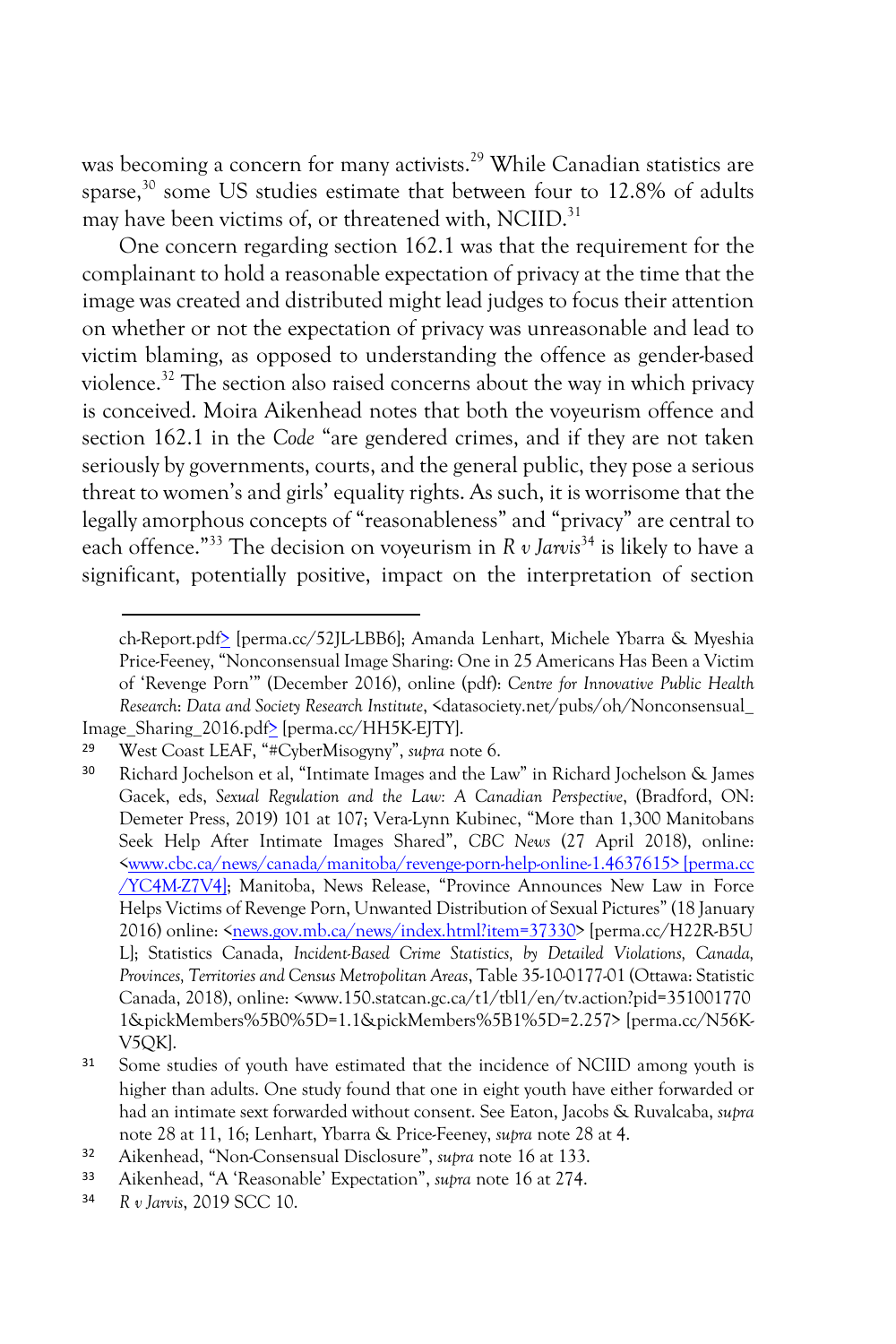162.1, as the provisions are so similar to each other.35 While *Jarvis* treated privacy as a positive right which may lead to a more positive, equality grounded interpretation of privacy being used in section 162.1, Aikenhead notes that the failure of the Court to recognize the gendered nature of the offence is a missed opportunity.36

Objective standards, such as reasonableness, have been long critiqued by feminist scholars in relation to violent crimes against women.<sup>37</sup> Privacy, more generally, has also been subject to heavy critiques for its tendency to emphasize the importance of intimacy, body, home, and sex.<sup>38</sup> Aikenhead posits that privacy must be treated as a positive right which:

Would ensure that judicial determination of whether a REOP [reasonable expectation of privacy] exists will not turn exclusively on the degree to which a person exercises control over their body or intimate images, which, as demonstrated above, may be increasingly difficult in the digital age. Appearing in public, consenting to be photographed in a sexualized context, or sharing sexualized photographs with some limited audience will not result in an automatic waiver of all privacy expectations when privacy is understood as a positive right.<sup>39</sup>

Thus, in order to unpack discriminatory myths in the judicial treatment of NCIID, I will also look at how privacy is framed within decisions.

## **III. FINDINGS**

## **A. Framing as "Revenge Porn" and an "Abuse of Trust"**

Within the context of sexual assault, scholars have noted the existence of the myth that sexual assault is only committed by strangers, rather than people known to the complainant,<sup>40</sup> and a differential in the treatment of sexual assault committed by strangers compared with known perpetrators.<sup>41</sup>

 <sup>35</sup> Aikenhead, "A 'Reasonable' Expectation", *supra* note 16 at 278.

<sup>36</sup> *Ibid.*

<sup>37</sup> *Ibid* at 282.

<sup>38</sup> *Ibid*.

<sup>39</sup> *Ibid* at 289.

<sup>40</sup> Elizabeth A Sheehy, "Judges and the Reasonable Steps Requirement: The Judicial Stance on Perpetration Against Unconscious Women" in Elizabeth A Sheehy, ed, *Sexual Assault in Canada: Law, Legal Practice and Women's Activism*, (Ottawa: University of Ottawa Press, 2012) 483 at 533.

<sup>41</sup> Holly Johnson, "Limits of a Criminal Justice Response: Trends in Police and Court Processing of Sexual Assault" in Elizabeth A Sheehy, ed, *Sexual Assault in Canada: Law, Legal Practice and Women's Activism*, (Ottawa: University of Ottawa Press, 2012) 613 at 627.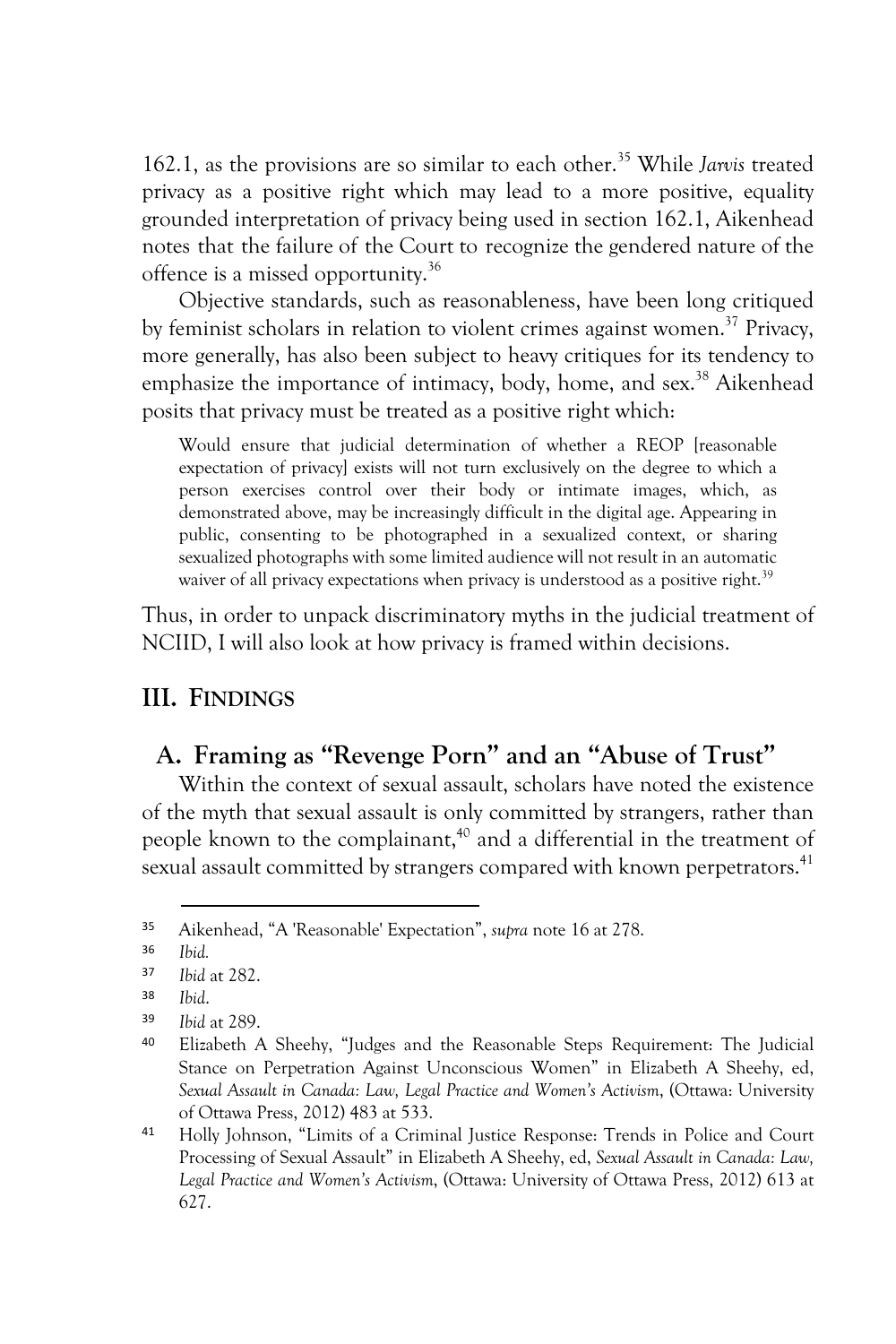All of the cases that I examined dealt with perpetrators who committed acts of NCIID against current or former female partners. Therefore, any distinctions between acts of NCIID perpetrated by a stranger versus known perpetrators was not a notable factor. However, it is important to note how NCIID committed by former or current partners is framed within discourses of revenge and abuse of trust.

The use of the phrase "revenge porn" to frame the offence of NCIID has been criticized for the reason that the term revenge "validates a victimblaming narrative in which a woman becomes an object whose consent was unnecessary or unwarranted given the presumed betrayal in the situation."<sup>42</sup> Women thereby become the gatekeepers of sexuality, punished for taking the photo in the first place and reducing the extent to which they are seen as victims.43 Furthermore, framing the image as pornography may serve to conflate images which may be captured and distributed with consent within commercial pornography with those distributed non-consensually.<sup>44</sup> As McGlynn and colleagues note, "the language of porn risks eroticizing the harms of image-based sexual abuse."<sup>45</sup> This is in line with porn studies scholars who have noted that the inclusion of abusive behaviour under the label of pornography minimizes or even endorses abuse.<sup>46</sup> Pornography is most commonly defined in scholarly work as material deemed sexual in the context, which has the primary intention to sexually arouse the user.<sup>47</sup> What is deemed as pornography is often dependent on a judgement about what is sensible or reasonable in light of the context.<sup>48</sup> In other words, the label of pornography may be a stand-in to deem certain types of sex bad or abnormal, such as sex which may be queer, non-monogamous, and pleasure

 <sup>42</sup> Jochelson et al, *supra* note 30 at 104; Uhl et al, *supra* note 28 at 51.

<sup>43</sup> Nicola Henry & Anastasia Powell, "Sexual Violence in the Digital Age: The Scope and Limits of Criminal Law" (2016) 25:4 Soc & Leg Stud 397 at 398 [Henry & Powell, "Sexual Violence"].

<sup>44</sup> *Ibid* at 401.

<sup>45</sup> Clare McGlynn, Erika Rackley & Ruth Houghton, "Beyond 'Revenge Porn': The Continuum of Image-Based Sexual Abuse" (2017) 25:1 Fem Leg Stud 25 at 38–39. See also Henry & Powell, "Sexual Violence", *supra* note 43 at 400–01.

<sup>46</sup> Sarah Ashton, Karalyn McDonald & Maggie Kirkman, "What Does 'Pornography' Mean in the Digital Age? Revisiting a Definition for Social Science Researchers" (2019) 6:2 Porn Studies 144 at 162.

<sup>47</sup> *Ibid* at 157.

<sup>48</sup> *Ibid* at 152.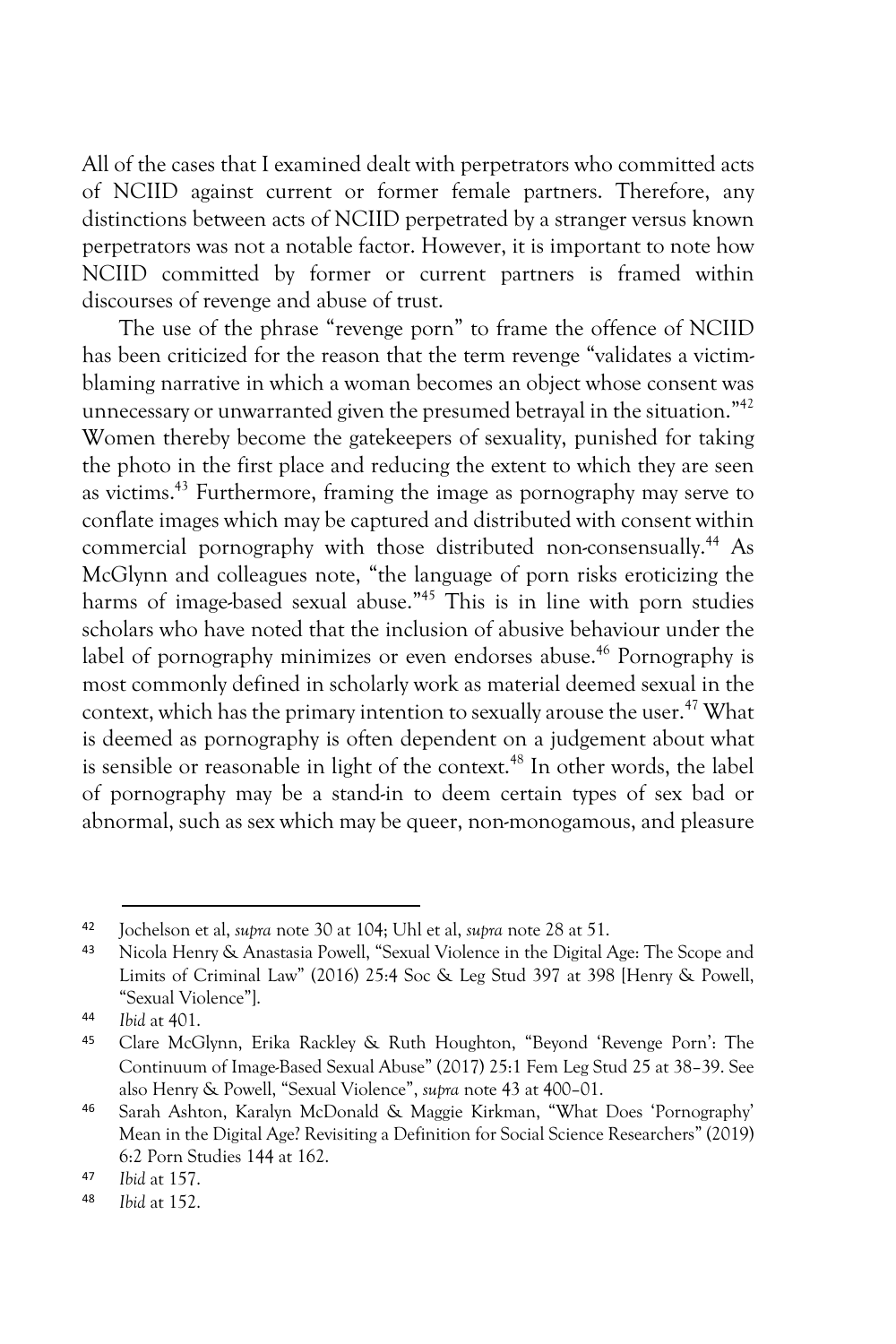focused.49 Thus, when images distributed without consent are labelled as pornography, it may be a means to deem the images as unacceptable.

A number of cases framed the perpetrator's motive as that of revenge or retribution for wrongs committed by the complainant. In *R v MR*, the Court highlighted the motive of the offender as a relevant and admissible circumstantial issue to establish the offender's identity, noting a series of betrayals on the part of the complainant, including her denial to a school administrator that her and the perpetrator were in a relationship.<sup>50</sup> In  $R v$ *Greene*, the Court noted that the perpetrator was motivated by revenge and explicitly drew reference to the frame of revenge porn:

Mr. Greene reacted to the breakup of his relationship with his former girlfriend (X) in a manner which is common to too many men: he threatened her. However, Mr. Greene went much further. He released a video of X, without her consent, in which X is shown having sexual intercourse with another man. This has come to be commonly referred to as "revenge porn". It provides men who are unable to accept the end of a relationship with a new and frightening manner of harming and humiliating their former female partners.<sup>51</sup>

While the Court in *Greene* makes mention of revenge as a motive and labels the NCIID as revenge porn, it simultaneously calls out the distribution as a "manner of harming and humiliating", thus countering somewhat the problematics of the revenge framework.<sup>52</sup> Several other cases explicitly noted that while revenge may have been a factor, particularly articulated by the accused in relation to why he committed the offence, it was not an excuse or justification for the behavior. In *R v AC*, the Court noted that the conduct in the case was known colloquially as "revenge porn".53 However, the Court also went on to opine that while the accused explained that his behavior resulted from the victim's unfaithfulness and physical abuse, that information was irrelevant: "whether C.S. was

 <sup>49</sup> Clarissa Smith & Feona Attwood, "Anti/Pro/Critical Porn Studies" (2014) 1:1/2 Porn Studies 7 at 12; Clarissa Smith & Feona Attwood, "Emotional Truths and Thrilling Slide Shows: The Resurgence of Antiporn Feminism" in Tristan Taormino et al, eds, *The Feminist Porn Book: The Politics of Producing Pleasure*, (New York, NY: Feminist Press at CUNY, 2013) 41 at 45 [Smith & Attwood, "Emotional Truths"].

<sup>50</sup> *R v MR*, 2017 ONCJ 558 at para 143 [*MR*].

<sup>51</sup> *R v Greene*, 2018 CanLII 25580 (NL PC) at para 1, 146 WCB (2d) [*Greene*].

<sup>52</sup> *Ibid*.

<sup>53</sup> *R v AC,* 2017 ONCJ 317 at para 18 [*AC 1*].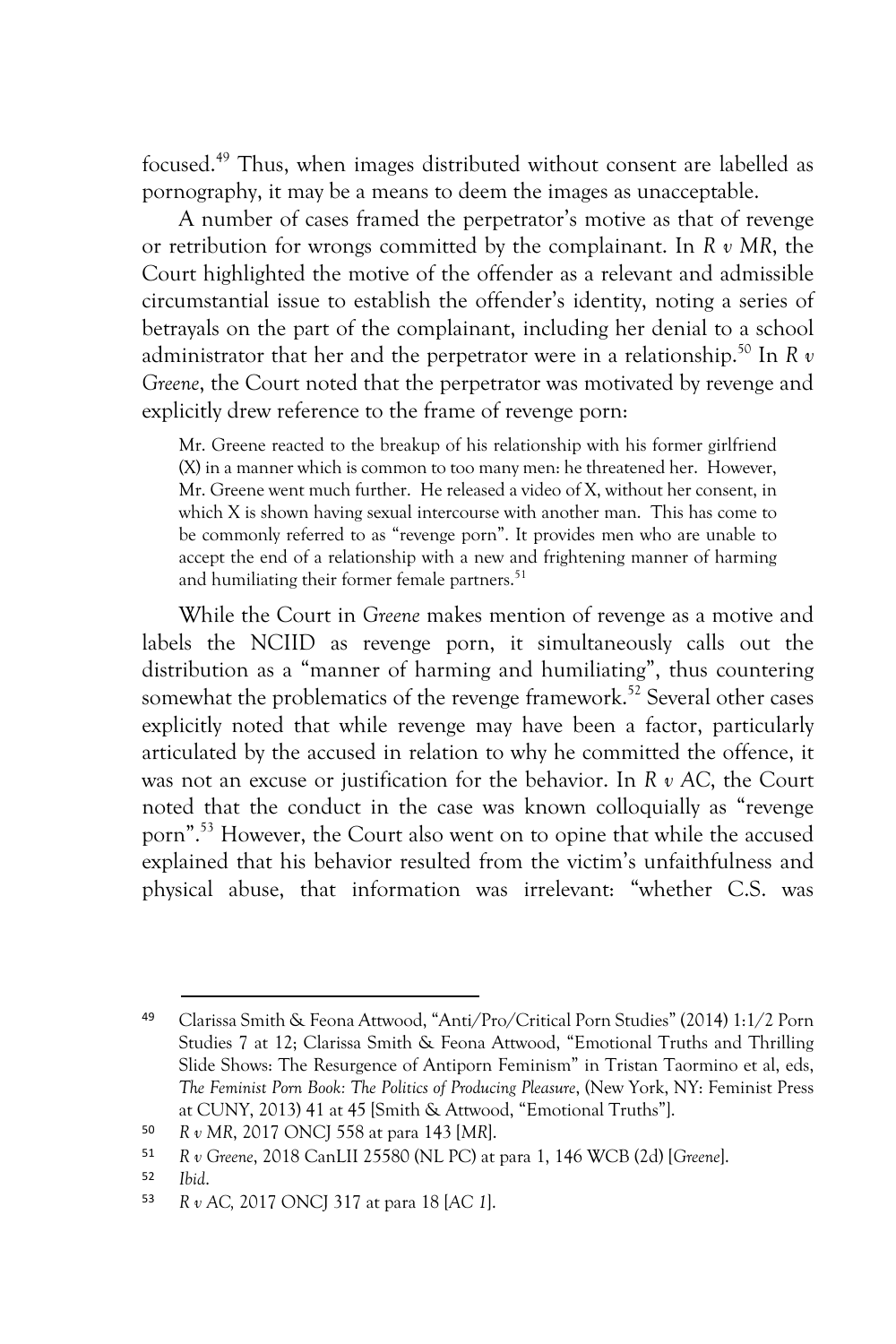unfaithful or physically abusive is irrelevant, and does not justify uploading private images of her for the world to see." 54

Similarly, in *R v JTB*, the Court quoted *R v Denkers*, noting that:

This victim, and others like her, are entitled to break off romantic relationships. When they do so they are entitled to live their lives normally and safely. They are entitled to live their lives free of harassment by and fear of their former lovers. The law must do what it can to protect persons in those circumstances.55

In addition, several cases referenced revenge porn in relation to the parliamentary intent behind the section. In these cases, revenge porn was found in direct quotes from parliamentary debates.<sup>56</sup>

One problematic framing took place in *R v Haines-Matthews*, <sup>57</sup> in which a sexually explicit video was distributed without consent. The fact that a video, rather than pictures, was distributed, it was deemed by the Court to be an aggravating factor because "[s]uch a recording tends to take on the appearance of a pornographic film which, in my view, exacerbates the harm caused." <sup>58</sup> No other cases that I examined delineated between intimate images and photos in this way to deem a video as an aggravating factor.

Thus, while cases referenced revenge as a motive for the accused's actions, overall, the victim blaming undercurrents of these frameworks were destabilized through explicit denunciation of the relevance of revenge for determining moral blameworthiness. At the same time, the evocation of pornography to justify film distribution as an aggravating factor in *Haines-Matthews*<sup>59</sup> problematically eroticizes the harm and can be viewed, potentially, as a means to ascribe a derogatory label to the initial video which was taken consensually.

Another interesting framing, resulting from the close relationship between the complainant and accused in cases, was that the close relationship provided a ground for the Court to deem the behavior more serious than it would be had there not been a prior relationship, seemingly reversing the paradigm found in cases of sexual assault. Under subparagraph 718.2(a)(iii) of the *Cod*e, breach of trust is a statutorily mandated aggravating

 <sup>54</sup> *Ibid* at para 48.

<sup>55</sup> *Supra* note 1 at para 40; *R v Denkers*, 1994 CanLII 2660 (ON CA) at 5–6, 69 OAC 391.

<sup>56</sup> *R v MR*, 2017 ONCJ 943 (CanLII) [*MR Sentencing*]; *AC 1*, *supra* note 53 at para 18.

<sup>57</sup> 2018 ABPC 264 at para 20 [*Haines-Matthews*].

<sup>58</sup> *Ibid* at para 20 [emphasis added].

<sup>59</sup> *Ibid*.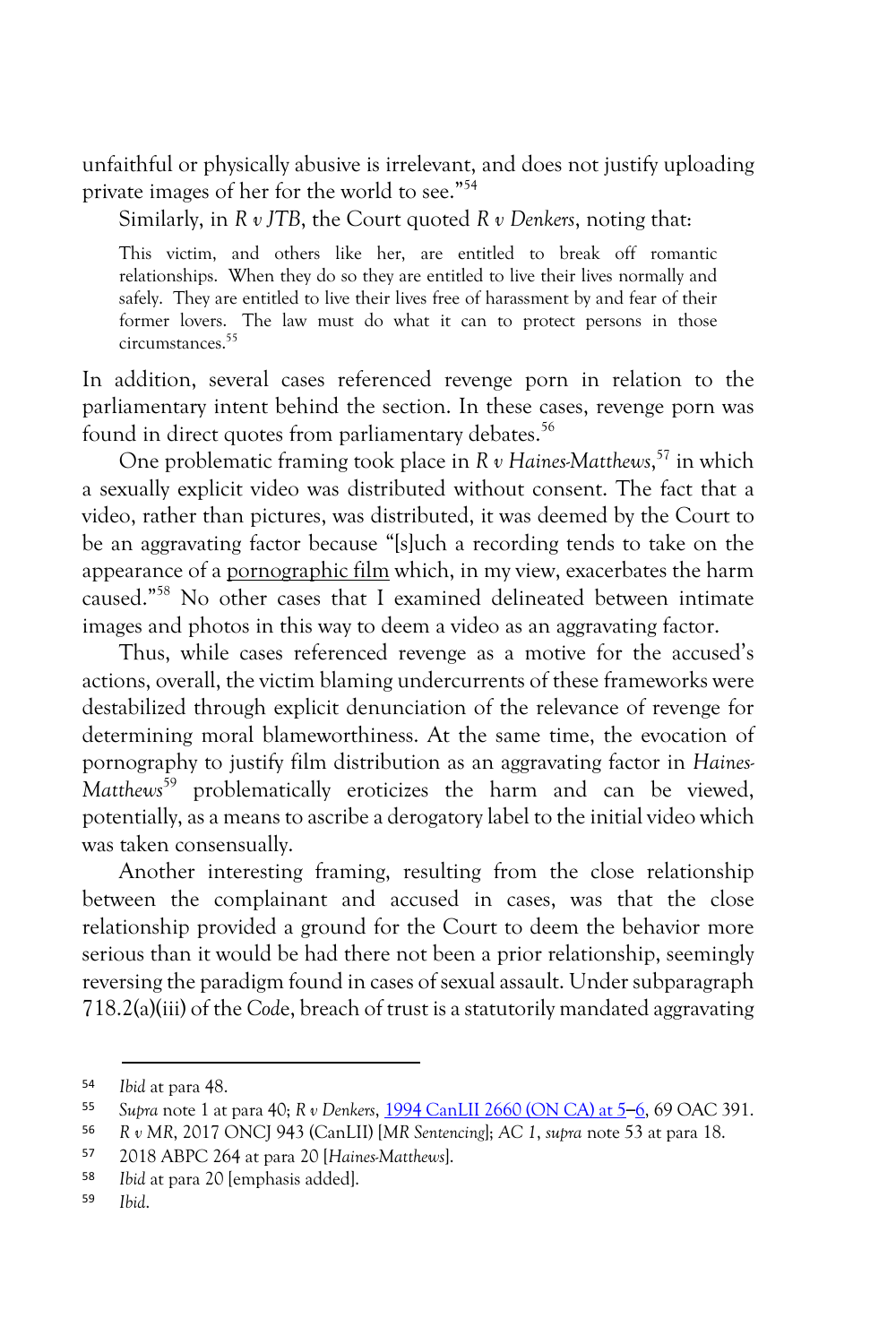factor.<sup>60</sup> Breach of trust as an aggravating factor was drawn on with frequency in a number of the cases that I reviewed and given a liberal interpretation.<sup>61</sup>

In *AC*, the intimate videos were taken consensually within the context of a four-year dating relationship and after the relationship dissolved, were posted online:

Strictly speaking, the conduct here does not fall squarely within the statutorily aggravating breach of trust described in s.718.2(a)(iii) because when the offender committed the offence he was no longer in a position of trust. Nonetheless, it does constitute a breach of C.S.'s trust that I find to be an aggravating factor. The *Criminal Code's* list of sentencing factors does not purport to be exhaustive. The images were created consensually in the context of a romantic relationship. C.S. believed that the images would not be shared beyond that relationship. It is no surprise that C.S. said "I will never trust anyone again."62

Likewise, in *Greene*, the Court drew on subparagraph 718.2(a)(iii) in sentencing, although the offence took place after the relationship had ended.63 Drawing on words from the Sentencing Council, the Court noted that:

[C]ourts should recognize that the "domestic context of the offending behaviour makes the offending more serious because it represents a violation of the trust and security that normally exists between people in an intimate or family relationship. Additionally, there may be a continuing threat to the victim's safety, and in the worst cases a threat to their life or the lives of others around them."64

Similarly, in R v NN,<sup>65</sup> the Court did not know if the complainant and accused were common-law or not. The only information the judge had was that the dating relationship had been going on for one and a half years, yet the judge attributed breach of trust as an aggravating factor:

Certainly someone who for a year and a half is in an intimate relationship with an individual, it may be bordering on a common-law relationship. I don't know if that [s.718.1(a)(ii)] applies in this case, but the breach of trust that exists in respect of the intimate images that were provided by L.C. to N.N., I don't think there can be any doubt.<sup>66</sup>

 <sup>60</sup> *Code*, *supra* note 26, s 718.2(a)(iii).

<sup>61</sup> See e.g. *R v AC*, 2017 ONCJ 129 (CanLII) at para 83 [*AC 2*]; *MR Sentencing*, *supra* note 56; *R v JS*, 2018 ONCJ 82 (CanLII) [*JS*].

<sup>62</sup> *AC 1*, *supra* note 53 at paras 4–5, 44.

<sup>63</sup> *Supra* note 51 at para 36.

<sup>64</sup> *Ibid* at para 34.

<sup>65</sup> *R v NN*, 2019 ONCJ 512 at para 341 [*NN*].

<sup>66</sup> *Ibid*.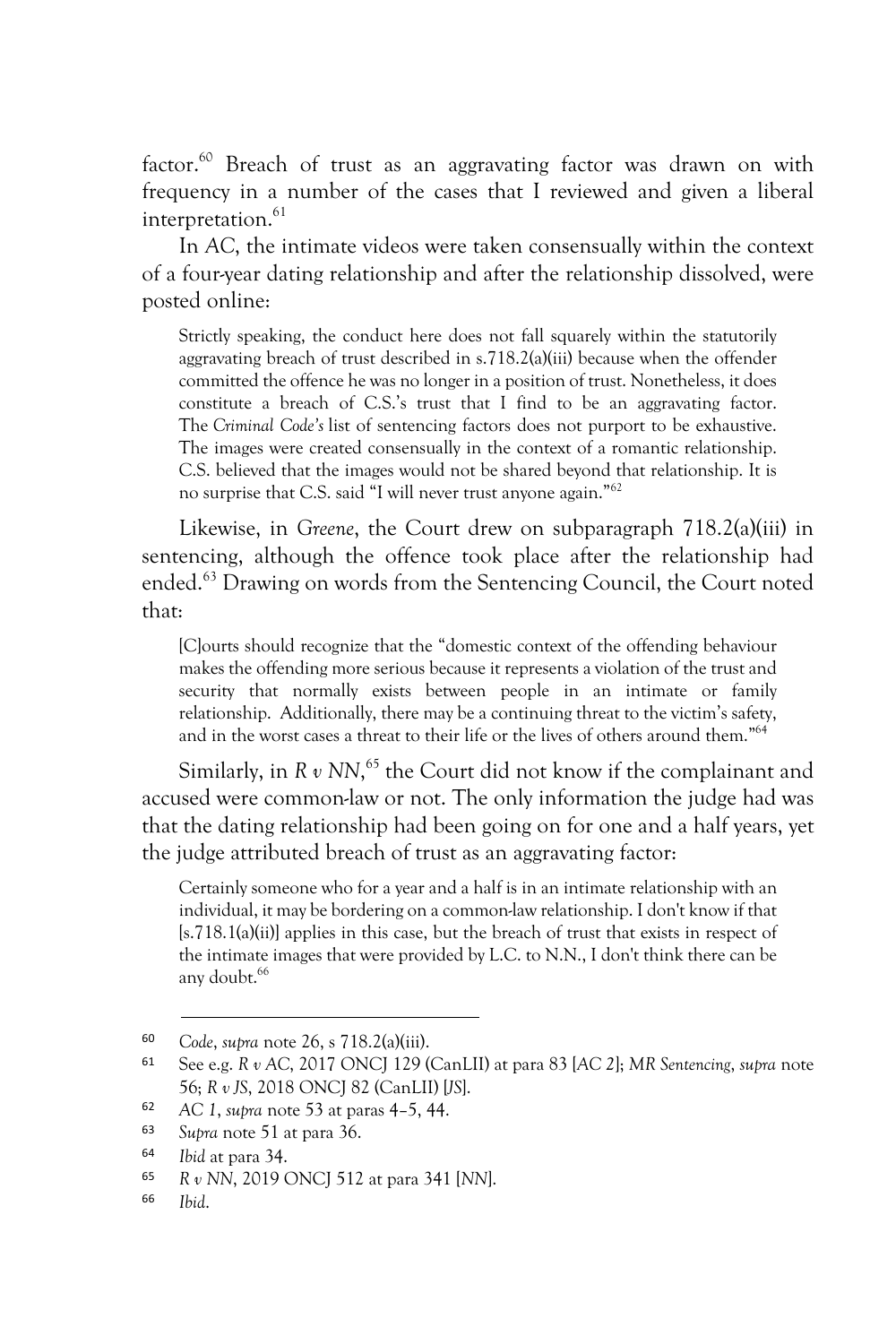In the disturbing case of *JTB*, <sup>67</sup> the accused impersonated his wife online in an attempt to solicit a stranger to sexually assault her under the guise of acting out the victim's supposed rape fantasy. The accused distributed 42 intimate photos of the complainant, along with identifying information, including her name and workplace, and degrading hashtags.<sup>68</sup> At the time of the offence, the accused and the victim were spouses, although separated.<sup>69</sup> The Court deemed the close nature of the relationship to be an aggravating factor in accordance with subparagraph 718.2(a)(ii) and went on to note that:

Even without that statutory provision, however, Mr B. was tormenting his former romantic partner, simply because he could not tolerate the fact she no longer wanted to be with him. If Mr B. had not still been formally married to Ms B., I think that would have represented an aggravating factor in any event.<sup>70</sup>

The Court proceeded to explain how the accused's trusted position allowed him to take the images in the first place and effectively impersonate Ms. B in an attempt to solicit a stranger to rape her. $71$ 

These cases show that relationships between the complainant and perpetrator result in offences being seen as more serious than they would otherwise be deemed. In other words, the close relationship between the complainant and the accused is not being used to excuse or explain the act of non-consensual distribution. Rather, judges are perceiving the abuse of trust to be an aggravating factor. This correlates with scholarship which found that members of the public tend to attribute less blame to the victim in a hypothetical scenario when an intimate image was shared consensually in an established relationship compared with when such an image was initially provided early in a relationship.<sup>72</sup> This tendency to attribute less blame to the victim was due to the perception that, in the context of an existing relationship, there was a more serious breach of trust by the perpetrator. 73 This seemingly conflicts with some myths and trends in the context of cases of sexual assault wherein an assault by a partner is less likely to be recognized as an assault compared with an assault committed by a

 <sup>67</sup> *Supra* note 1 at para 11.

<sup>68</sup> *Ibid*.

<sup>69</sup> *Ibid*.

<sup>70</sup> *Ibid* at para 97.

<sup>71</sup> *Ibid*.

<sup>72</sup> Tegan S Starr & Tiffany Lavis, "Perceptions of Revenge Pornography and Victim Blame" (2018) 12:2 Intl J Cyber Criminology 427 at 434.

<sup>73</sup> *Ibid*.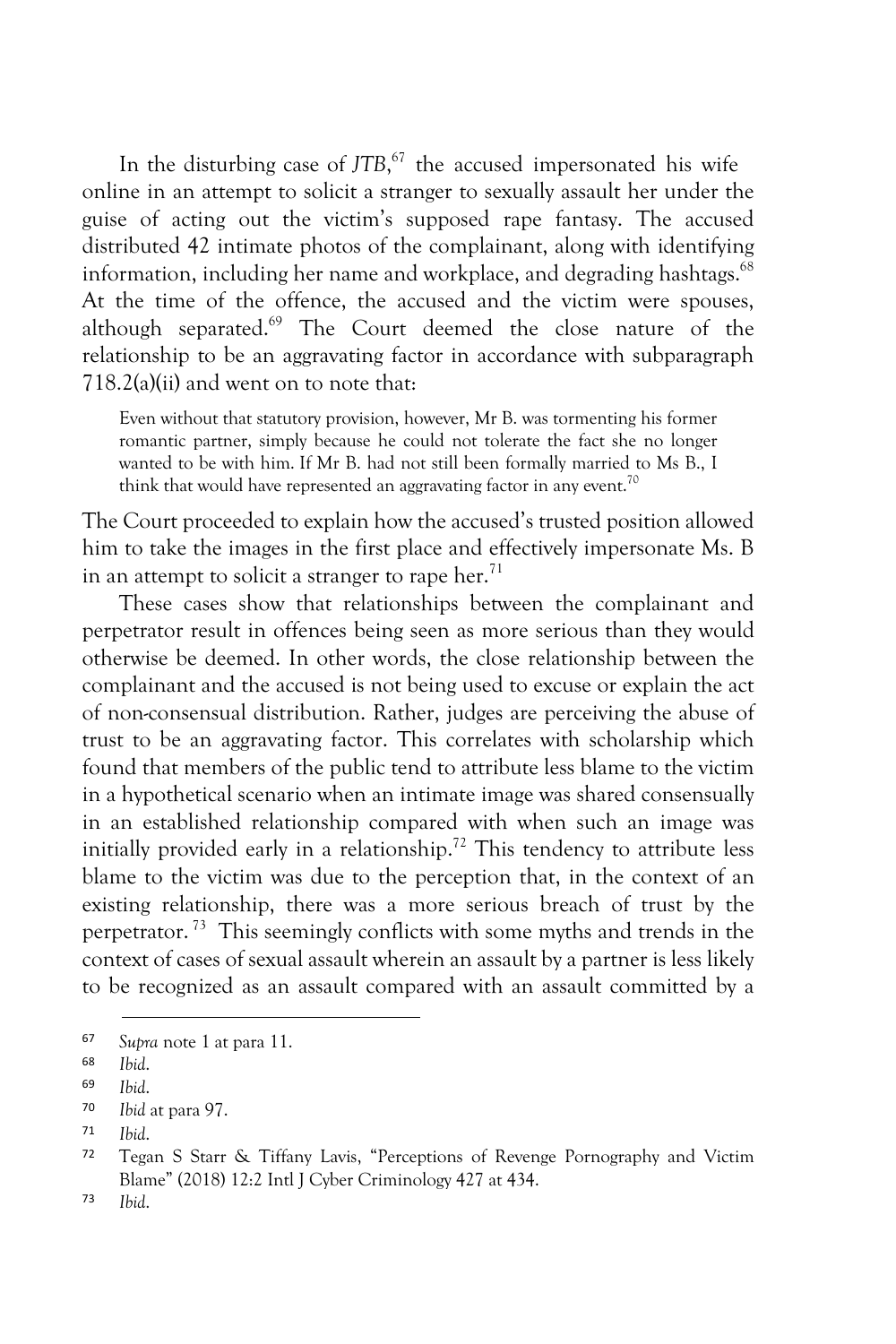stranger.<sup>74</sup> Furthermore, while revenge is acknowledged as a motive and the frame of revenge pornography is used in some cases, in general, judges do not appear to accept narratives which use such frames in order to attribute blame and responsibility to female victims or to deem the initial act of sharing an image as immoral.

# **B. The Perfect Victim**

Another discriminatory stereotype which has informed cases of sexual assault includes the construction of the perfect victim. The perfect victim is someone of undisputed high moral character, engaging in low risk behavior, who is a virgin, and who is suddenly attacked and violently forced into a sexual act.<sup>75</sup> Women who fall out of the perfect victim frame thereby become responsible for their own victimization. Gillian Balfour and Janice Du Mont note that "[w]omen have been long cast as responsible for their victimization because of their conduct and dress, and as lustful liars who deceive the courts as to their consent to sex."76 Indeed, within campaigns against NCIID, Karaian argued that white, heterosexual femininity was privileged and the campaigns focused on the behavior of the victim, rather than the perpetrator.<sup>77</sup> Thereby, these anti-NCIID campaigns promoted women's digital abstinence or risk management.<sup>78</sup> Victim blaming tendencies, whereby women are called out for engaging in consensually sharing the image in the first place, have been noted in police<sup>79</sup> and media responses to NCIID.<sup>80</sup> Several scholars have pointed to the construction of the idealized victim in NCIID, noting that:

 <sup>74</sup> Sheehy, *supra* note 40 at 533; Johnson, *supra* note 41 at 627.

<sup>75</sup> Schulze, Koon-Magnin & Bryan, *supra* note 7 at 90.

<sup>76</sup> Gillian Balfour & Janice Du Mont, "Confronting Restorative Justice in Neo-Liberal Times: Legal and Rape Narratives in Conditional Sentencing" in Elizabeth A Sheehy, ed, *Sexual Assault in Canada: Law, Legal Practice and Women's Activism*, (Ottawa: University of Ottawa Press, 2012) 701 at 716.

<sup>77</sup> Karaian, *supra* note 3 at 291.

<sup>78</sup> *Ibid* at 284; Samantha Bates, "Revenge Porn and Mental Health: A Qualitative Analysis of the Mental Health Effects of Revenge Porn on Female Survivors" (2017) 12:1 Feminist Criminology 22 at 25.

<sup>79</sup> Dodge & Spencer, *supra* note 6 at 15; Hasinoff, *supra* note 4 at 203.

<sup>80</sup> Fairbairn, *supra* note 3 at 239; Hasinoff, *supra* note 4 at 203.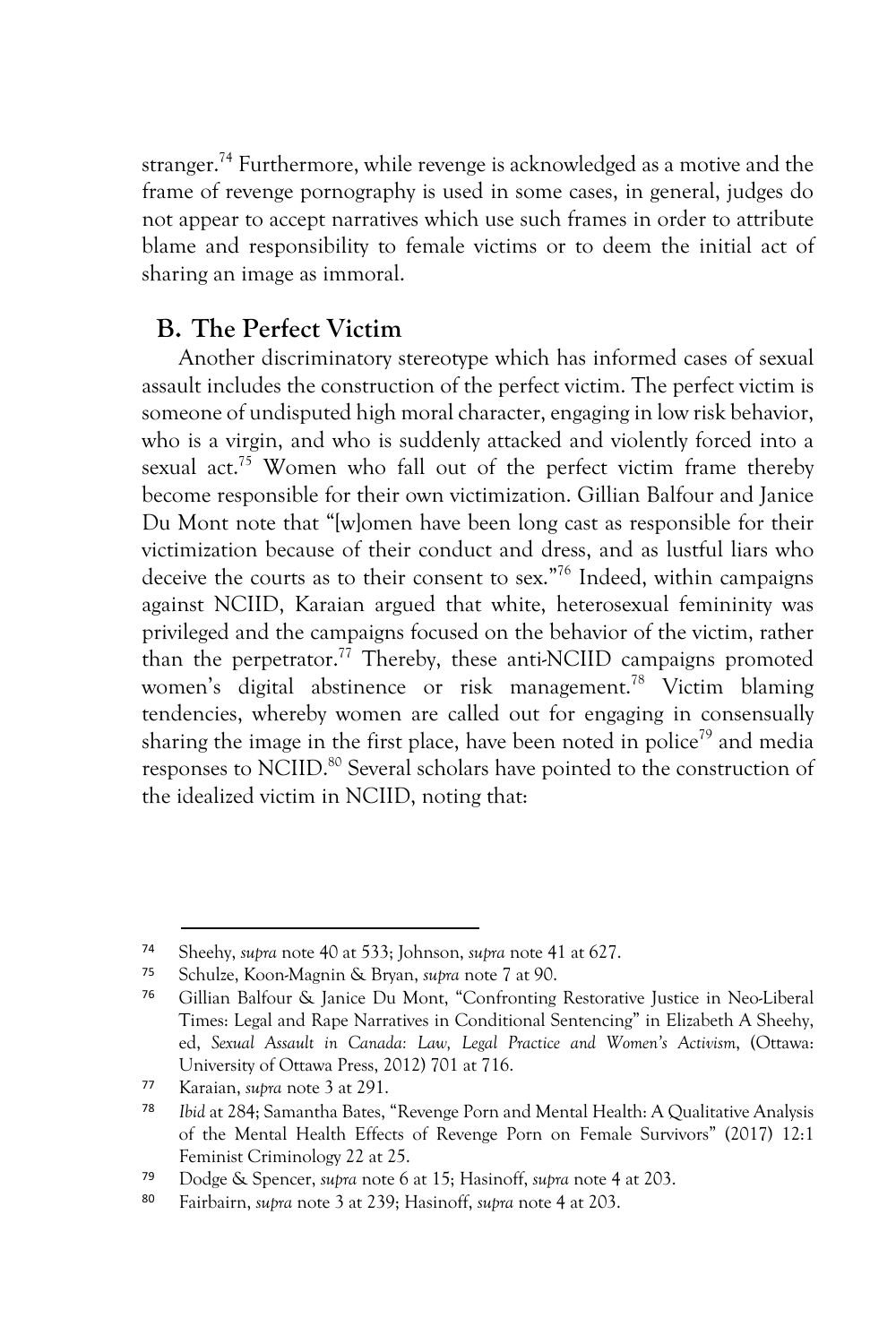The idealized victim… is not a woman who has engaged in overt sexual expression outside of the bounds of acceptable femininity, such as voluntarily sending sexually explicit pictures. Such a victim is often blamed for inviting her own victimization.<sup>81</sup>

Within the cases reviewed, there was a general absence of overt examples of the idealized perfect victim, although there were some exceptions. The riskiness of the victim's behavior was commented upon in *NN*. The judge noted that "certainly there is a risk that when someone provides such images… that those images may find their way out into the public, and that is a cautionary tale,… to every member of our community."82 The judge went on, however, to explicitly note that the risk did not lessen the culpability of the offender.<sup>83</sup>

It is notable that the complainant's initiation of the initial consensual intimate image sharing was commented upon in two different cases. In *R v Agoston*, <sup>84</sup> Agoston's co-worker sent two naked photos of Agoston to the complainant using Agoston's phone. Agoston claimed that while he knew that his co-worker was texting with the complainant using his phone, he did not know that any sexually explicit photos had been sent.<sup>85</sup> Agoston also denied that one of the two photos were of him.<sup>86</sup> The complainant, believing that the photos were of Agoston, responded by sending two sexually explicit photos of herself.<sup>87</sup> After the images were received by Agoston, he showed them to his co-workers, although did not share them online.88 The judge determined that "[t]here was no planning or deliberation on the part of Mr. Agoston to obtain the images in question. Indeed, it is acknowledged that he did not solicit the images."89

Notably, the judge went on to ascribe a lack of planning to Agoston's distribution of the images, finding that "[t]here is nothing before me to suggest that this offence constituted something other than a momentary

 <sup>81</sup> Jochelson et al, *supra* note 30 at 160–61; Hasinoff, *supra* note 4 at 211–12; Shariff & DeMartini, *supra* note 5 at 286; Dodge, "Digitizing Rape Culture", *supra* note 5 at 74; Staff & Lavis, *supra* note 73 at 428.

<sup>82</sup> *NN*, *supra* note 65 at para 347.

<sup>83</sup> *Ibid*.

<sup>84</sup> 2017 ONSC 3425 (CanLII) at para 3 [*Agoston*].

<sup>85</sup> *Ibid* at para 6.

<sup>86</sup> *Ibid* at para 4.

<sup>87</sup> *Ibid* at paras 3-5.

<sup>88</sup> *Ibid* at paras 7, 17.

<sup>89</sup> *Ibid* at para 21 [emphasis added].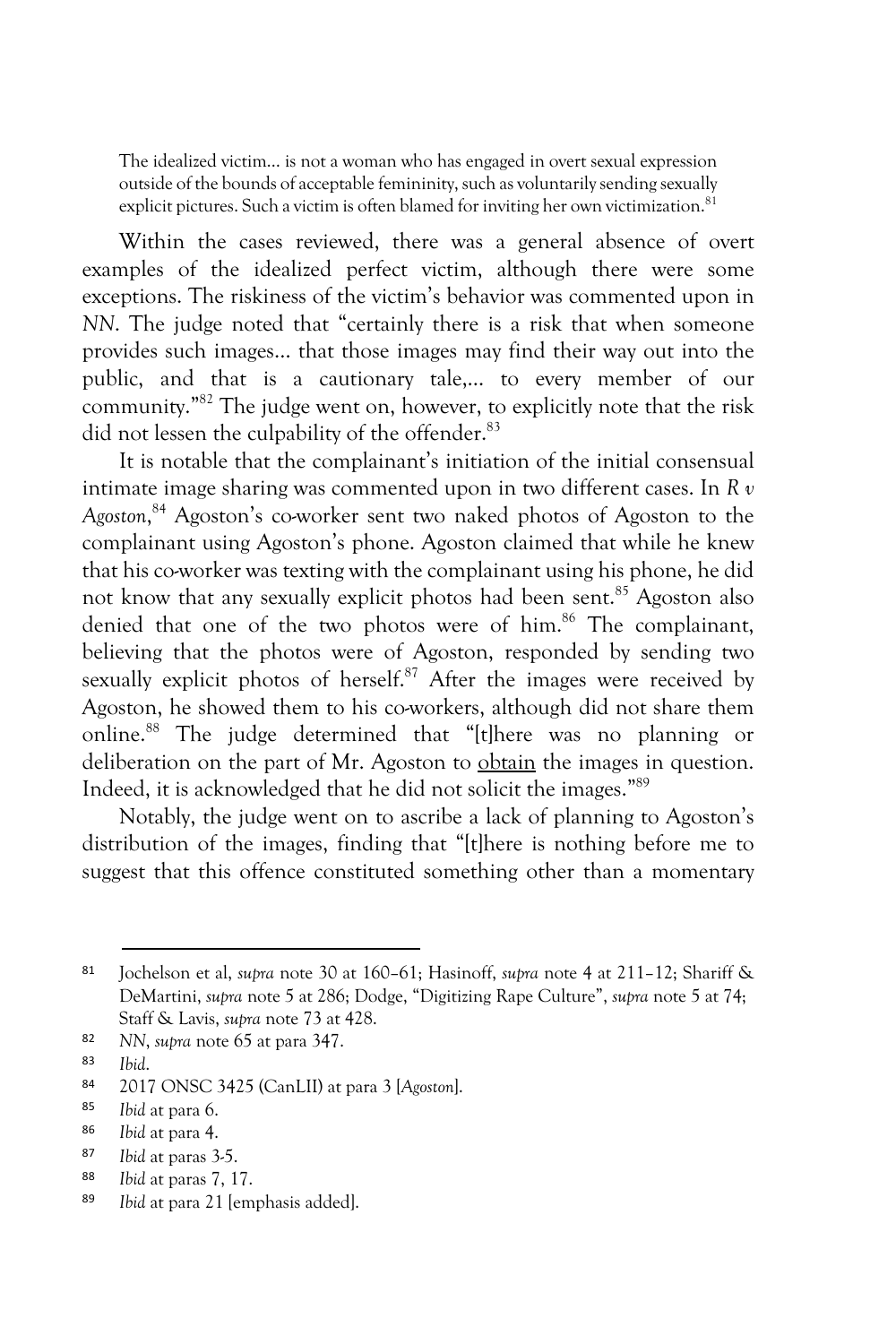lapse in judgment."90 Although it is not explicitly delineated, it is conceivable that the fact that the accused received the images, allegedly without solicitation on his part, played into the judge's decision to also attribute a lack of forethought to the accused concerning distribution. If we read Agoston's receipt of the images as a form of non-consensual harassment by the complainant, we may wonder what motivations underpinned Agoston's choice to subsequently share the images without consent. Perhaps it was for the purpose of shaming or humiliating the sender.<sup>91</sup> In this context, the judge's decision to ascribe less responsibility to Agoston is perhaps understandable in some respects, although it is also arguable that revenge should never be an acceptable reason to excuse responsibility for later distributing an image without consent. However, if we presume that the complainant genuinely believed the person texting her was Agoston and responded to him in the context of that consensual exchange of images, it is highly problematic that Agoston's later distribution of the images would be deemed unintentional or accidental. While another factor in this case that may have played into the lack of forethought ascribed to Agoston was that the images were not distributed online, the complainant, by consensually sharing her intimate images in response to images received, was seemingly made responsible for her later victimization.

In evaluating the credibility of both the complainant's and accused's testimony, the Court in *MR*<sup>92</sup> examined the argument made by the accused that the complainant had sent him intimate photos without his solicitation. The accused argued that not only had the complainant sent photos without his prompting, but that he had actually told the complainant to refrain from doing so.93 When the accused failed to provide any proof that the photos were unwelcome, the Court rejected his argument, noting that:

If this was truly happening without his consent and participation, I think there would have been a more fundamental conflict in their relationship, centered around her unwillingness to cease sending forbidden material to him.<sup>94</sup>

<sup>94</sup> *Ibid* at para 72.

 <sup>90</sup> *Ibid* at para 45.

<sup>91</sup> Andrea Waling & Tinonee Pym, "'C'mon, No One Wants a Dick Pic': Exploring the Cultural Framings of the 'Dick Pic' in Contemporary Online Publics" (2019) 28:1 J Gender Studies 70 at 75–76.

<sup>92</sup> *Supra* note 50.

<sup>93</sup> *Ibid* at paras 69–70.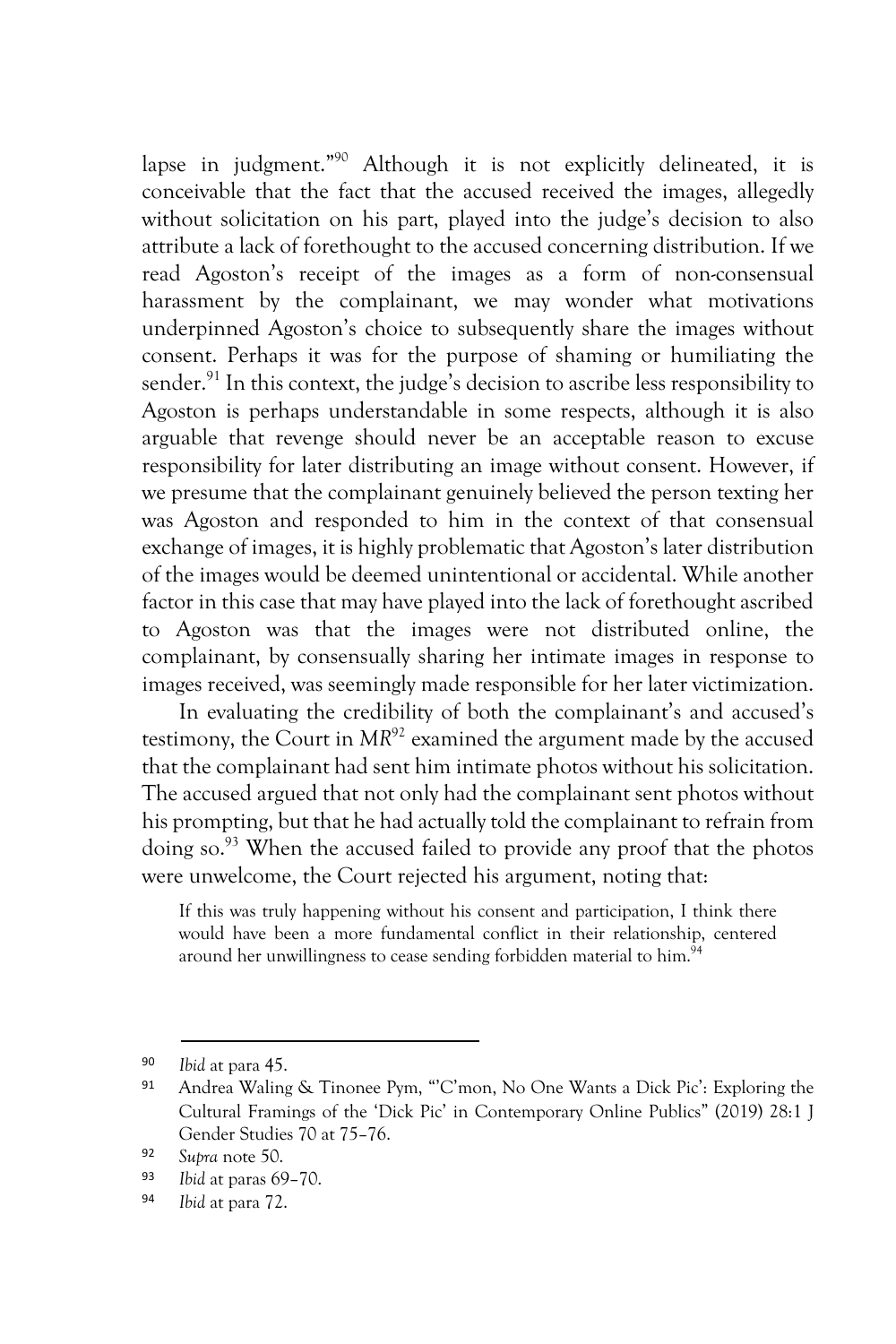Given this decision, the Court did not further comment upon how an unsolicited image may have impacted an assessment of culpability following the later non-consensual distribution. These cases demonstrate how courts wrestle with questions of whether the initial receipt of the image was consensual and that the determination of this issue may shape how subsequent non-consensual distribution is viewed.

While in the cases I examined there were no explicit condemnations of a victim's resistance or lack of resistance, the behavior of the victim was commented upon in several instances. In *JS*, <sup>95</sup> the victim discovered hidden cameras and intimate images posted online and directed the offender to stop, "[s]he demanded that he fix it. He said that he would and, instead, continued to post videos of their sexual activity on a variety of online platforms."96 The judge went on later to state again that "[s]he made it known that these recordings were only for his private viewing."97

In *MR*, <sup>98</sup> the judge provided an explanation as to why the complainant had not brought the issue of photo distribution to the attention of the perpetrator immediately by direct confrontation. The judge noted that:

Considered within the context of a rocky relationship, and her perception that it was touch and go as to whether the relationship would endure, I do not find it incredible that she failed to immediately confront the defendant as the source of photos being distributed, particularly when, as I will address in a moment, she could not find any evidence on Reddit immediately after being notified by the defendant.99

While this failure to resist was made in the context of the judge's assessment of the credibility of the victim's story, it shows how the appropriateness of a victim's resistance or lack of resistance calls the attention of the Court. We also see that, in some cases, the Court commented upon the riskiness of engaging in consensual intimate image sharing as well as commenting upon situations in which the complainant was the initiator of sharing intimate images. However, in general, there was an absence of courts engaging in constructing the perfect victim.

 <sup>95</sup> *Supra* note 61 at para 30.

<sup>96</sup> *Ibid* at para 1.

<sup>97</sup> *Ibid* at para 4.

<sup>98</sup> *Supra* note 50.

<sup>99</sup> *Ibid* at para 65.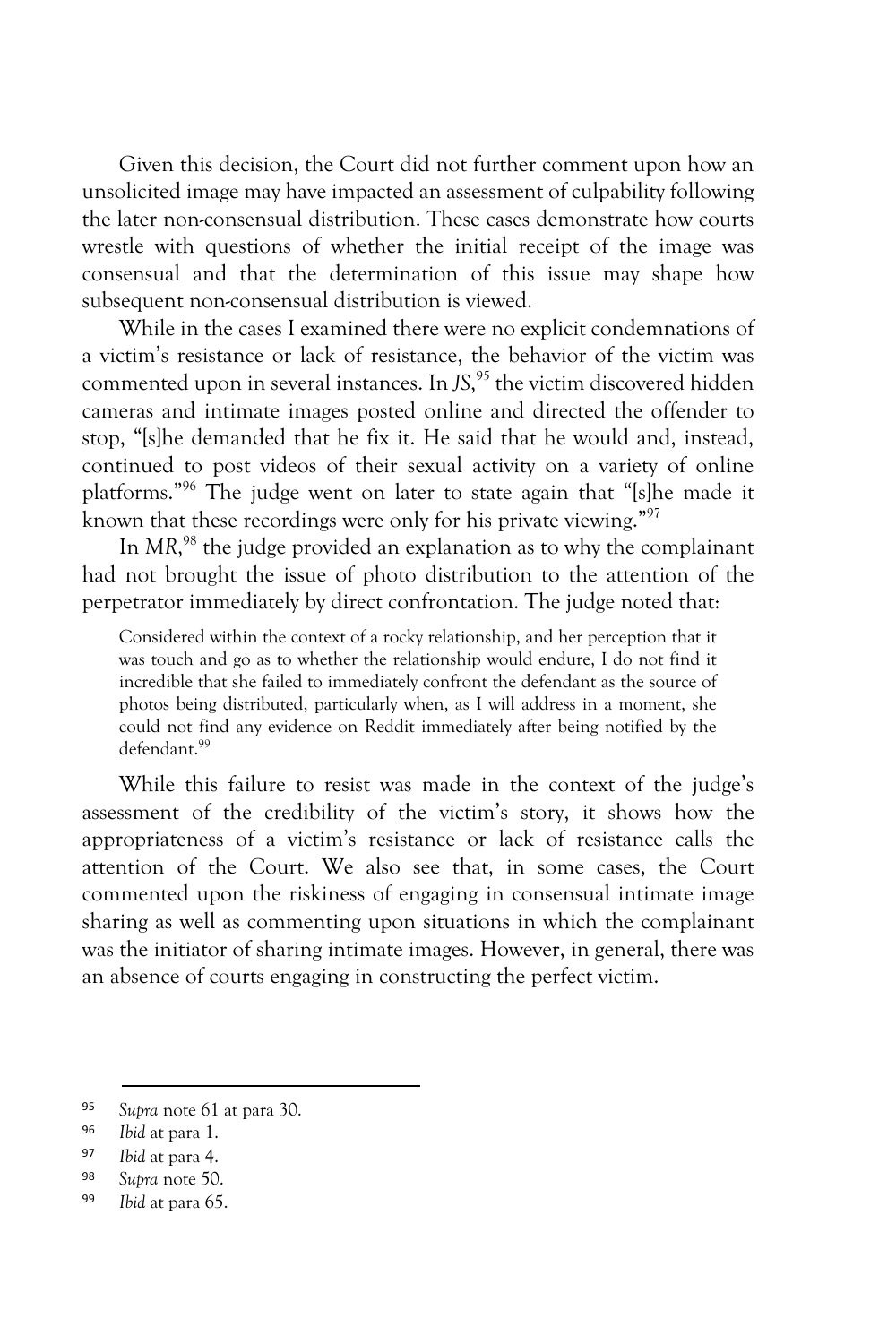## **C. Accidents and Uncontrollable Sexual Desire**

Another discriminatory stereotype identified in sexual assault cases is that perpetrators did not mean to assault the victim, that the incident happened by accident or unintentionally, or that alcohol or uncontrollable male sex drive are to blame.100 In such a frame, men are inevitable perpetrators and victims are held responsible to avoid violence through the practice of certain activities.101 Researchers examining sexting practices have similarly noted the way in which young men are conceived of as "natural violators of trust deployed to bolster heterosexual masculinity," wherein women are perceived to be at risk of shame.<sup>102</sup> The notion that male sexuality is inherently dangerous, misogynistic, and predatory is a notion rooted in idealized discourses of masculinity and heteronormativity.<sup>103</sup>

In the cases that I reviewed, a high degree of intentionality was generally attributed to the actions of perpetrators and the offence was rarely framed as an accident. As discussed, revenge as a motive was perceived as an aggravating factor in several cases.<sup>104</sup> It is perhaps not surprising that revenge and intentionality were linked together as an aggravating factor in *AC*, 105 the judge noting that "[t]he offender deliberately set out to violate C.S.'s privacy in a most obscene and far-reaching way. He did so, motivated by revenge, with the intent to degrade and humiliate her."106

In *MR*, the Court noted that the actions of the accused showed premeditation and steps to avoid detection, as the accused used an anonymizing email service to distribute the intimate images on two separate occasions, at least a month apart.107 The Court opined that the accused was "totally responsible for his conduct."<sup>108</sup> The Court went on to note that:

The distribution of intimate images is addressed by a single count, but the conduct occurred twice. Once in October and once in November, after arrest and release

 <sup>100</sup> Schulze, Koon-Magnin & Bryan, *supra* note 7 at 91; Clare MacMartin & Linda A Wood, "Sexual Motives and Sentencing: Judicial Discourse in Cases of Child Sexual Abuse" (2005) 24:2 J Language & Soc Psychology 139 at 139–40.

<sup>101</sup> Fairbairn, *supra* note 3 at 239.

<sup>102</sup> Waling & Pym, *supra* note 91 at 72.

<sup>103</sup> *Ibid*.

<sup>104</sup> See e.g. *AC 2*, *supra* note 61 at para 81; *MR*, *supra* note 50; *Greene*, *supra* note 51; *AC 1*, *supra* note 53; *JTB*, *supra* note 1.

<sup>105</sup> *AC 1*, *supra* note 53.

<sup>106</sup> *Ibid* at para 62.

<sup>107</sup> *MR Sentencing*, *supra* note 56 at para 5.

<sup>108</sup> *Ibid* at para 14.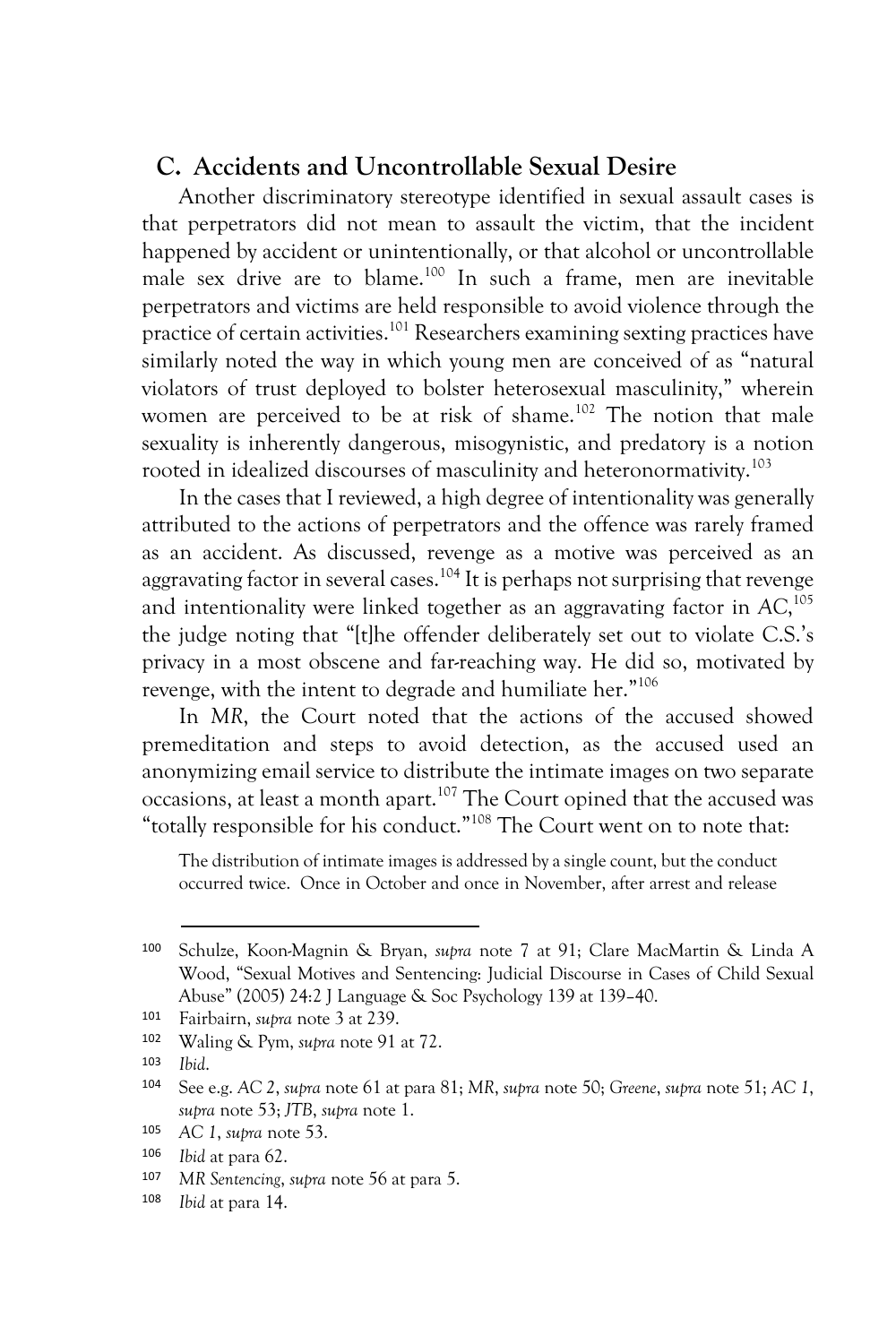on conditions. I cannot quantify how aggravating that factor is. This gentleman thumbed his nose at the police and the court conditions, and focused, singularly, on causing harm to the complainant, and in particular, her father.<sup>109</sup>

Thus, intentionality was linked together along with an intent to cause harm to the known complainant, drawing on revenge and breach of trust narratives. This is similarly reflected in *JS*, in which the Court attributed a high degree of intention to the offender after the perpetrator posted videos of his and the complainant's sexual activity online, even after the complainant had confronted the perpetrator regarding his conduct:

The inferred impact on victims is substantial and the moral responsibility of the offender will generally be high. The act involves a flagrant intrusion into the privacy and personal dignity of the victim. The accompanied intent will often involve a desire to degrade, humiliate and maintain the illusion of some control over the victim.

I am mindful that J.S. is a first time offender and has been struggling with addiction and mental health issues. However, this was not an offence driven by impulse. Rather, it was a repeated and calculated course of action apparently designed to diminish and degrade the vulnerable victim. The consequences have been significant and lasting.<sup>110</sup>

In *JTB*,<sup>111</sup> the Court noted that the accused's conduct, creating online profiles to entice strangers to sexually assault his spouse, demonstrated intentionality, planning, and forethought. The planning undertaken was a significant aggravating factor:

In my view, all of the crimes committed by Mr B. exhibited a remarkable degree of cold and calculated planning and forethought, distinguishing them considerably from crimes of opportunity, spontaneous or impulsive misconduct, or momentary lapses in moral judgment. That is perhaps most obvious in relation to his elaborate creation of website postings and sustained text messaging repeatedly publishing intimate images of Ms B. to lure and deceive persons such as Mr Y., and his careful and prolonged manipulation of Mr Y. to orchestrate the attack and sexual assault on Ms B.<sup>112</sup>

In *Haines-Matthews*,<sup>113</sup> the complainant consented to taking intimate photos and videos on the condition that they would not be distributed. The accused subsequently sent the photos of him and the complainant to his exgirlfriend and also posted the video and photos onto Facebook and

 <sup>109</sup> *Ibid* at para 17.

<sup>110</sup> *Supra* note 61 at at paras 34, 37.

<sup>111</sup> *Supra* note 1 at para 97.

<sup>112</sup> *Ibid*.

<sup>113</sup> *Supra* note 57 at para 5.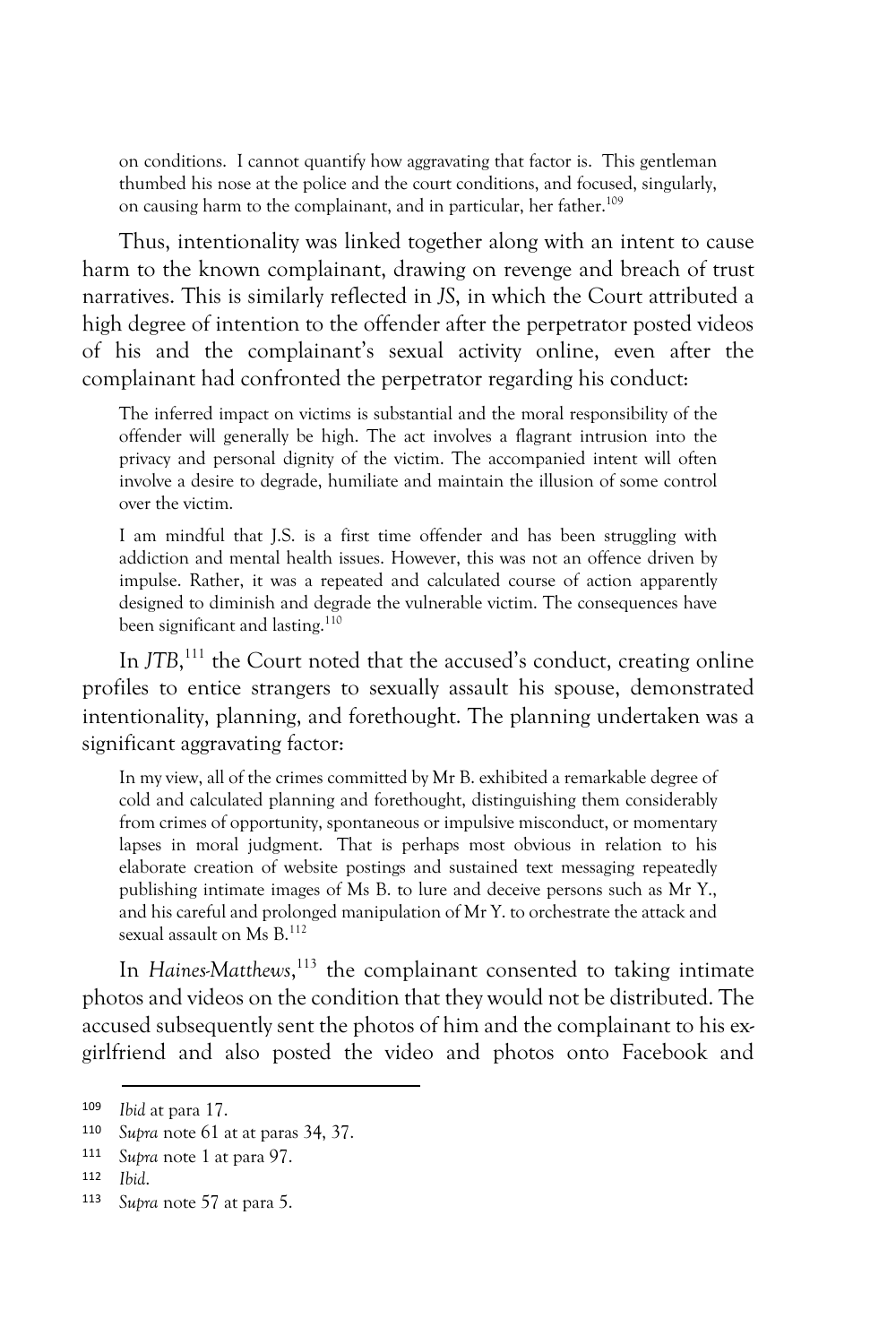Instagram.114 The Court noted that "[a]t any point in the not insignificant time it took to execute the plan, the offender could have stopped what he was doing. He chose not to do so." 115

In  $R v$  *Borden*,<sup>116</sup> the perpetrator came into possession of intimate images of her ex-partner's new partner and shared the photos online. The Court attributed to her a high degree of responsibility:

In this case, Ms. Borden posted several photographs of Ms. X on-line. She was attempting to humiliate Ms. X and would have known that a significant number of individuals were likely to see what she had posted. This was not a mistake or an error in judgment. This was a willful and purposeful act.<sup>117</sup>

Alongside the attribution of intentionality to the accused, a related theme was the Court perceiving that technology made it easier for the offence to be committed. In *NN*, the Court noted the ease with which offences can be committed due to technological advances:

[I]t is certainly an offence that is starting to occur with more regularity than it did prior to the invention of cell phones that take instant pictures or SLR cameras that don't need film, and so there's certainly more opportunity for these types of images now to be taken between consenting adults... it may be that these types of offences can be committed with more ease today because of the technological advances.<sup>118</sup>

Although the Court determined that technology made the offence easier to commit, it nevertheless found that the accused had a high moral culpability "because he was the only person who could have published those images. They were given to him and him alone, and it was given to him in trust, in an intimate relationship."119 Thus, while technology may have reduced the intentionality of the accused, the breach of trust was so significant as to counter any reduction in the accused's moral culpability.

Alexa Dodge echoes this finding, noting that judges are perceiving NCIID as easier to commit, yet perceiving the resulting harm to the victims as extremely high, thereby justifying harsher sentences:

I find that the majority of judges perceive digital/online technology as making NCIID easier to commit—with the simple "click of a mouse"—and as increasing the amount of harm caused by this act—as digital nude/sexual photos are seen as lasting "forever" and thus as resulting in ongoing and immeasurable harm to

 <sup>114</sup> *Ibid* at paras 14–15.

<sup>115</sup> *Ibid* at para 52.

<sup>116</sup> 2019 CarswellNfld 141 at para 1, 154 WCB (2d) 715 [*Borden*].

<sup>117</sup> *Ibid* at para 46.

<sup>118</sup> *Supra* note 65 at para 348.

<sup>119</sup> *Ibid* at para 347.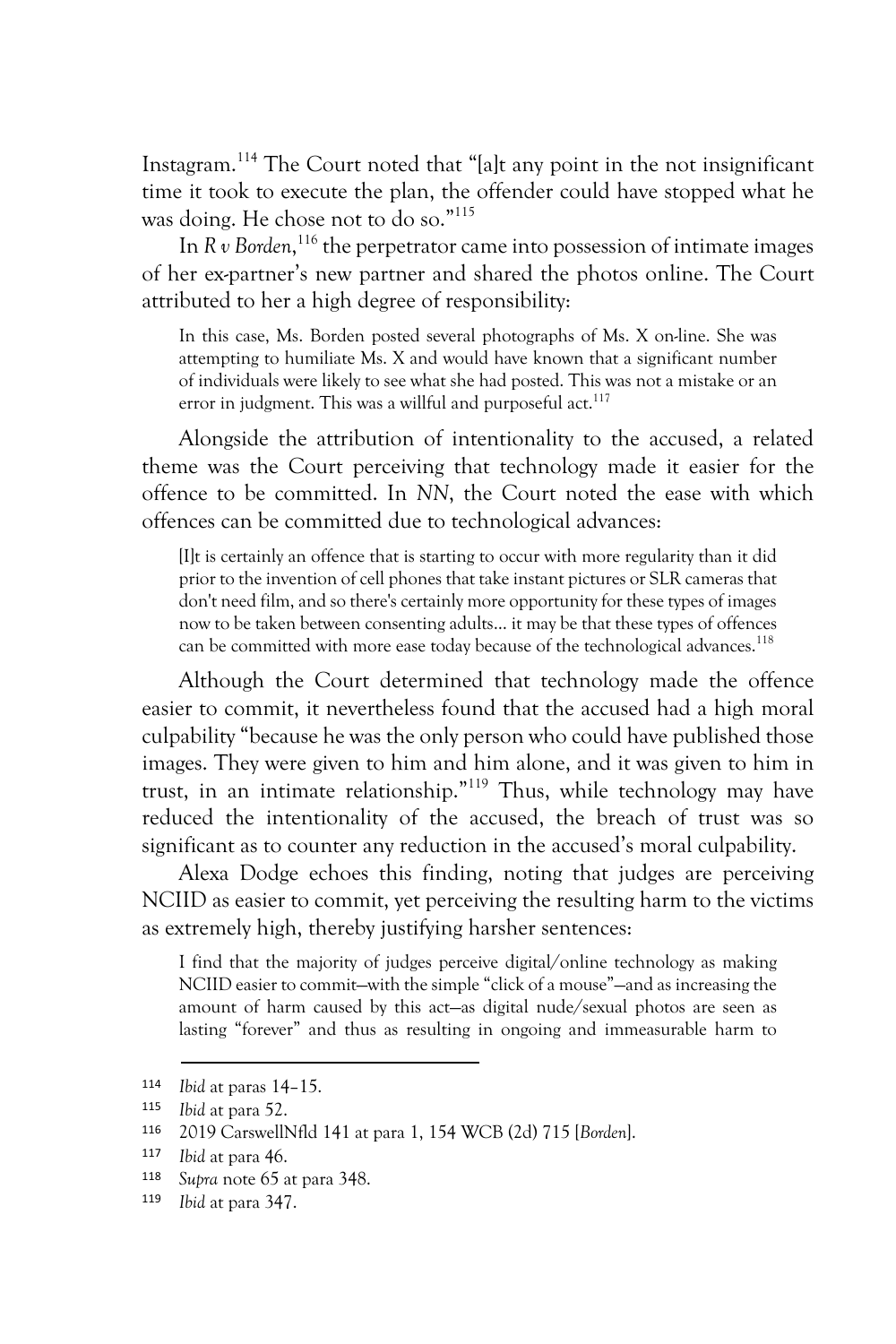victims. I assert that these perceptions have substantive impacts on legal rationales and sentencing decisions, with the affordances of digital/online technology regularly being treated as justifying harsher sentences to denounce and deter this act. $120$ 

Dodge argues that a techno panic has influenced legal discourse to make the harms of NCIID seem novel and in need of enhanced reactions.<sup>121</sup> This techno panic has been highlighted as a specifically gendered phenomenon surrounding media representation of girls and technology. Several scholars point to the development of narratives around sexting which portray girls as either being in constant danger from online predators or loose cannons when it comes to technology.<sup>122</sup> Women's sexual agency in such a narrative is associated with vulnerability, whereas men are deemed to be lacking in intimate connections.<sup>123</sup> Furthermore, scholars have pointed to how contemporary debates on sexting have been framed in relation to heteronormative understandings of sexuality and cisgender ideals of gender.124 Unsurprisingly, same-sex attracted women and men are not generally included in discussions of sexting or presumed to be vulnerable to sexualization.<sup>125</sup>

Dodge also discusses the notion that technology itself has become implicitly "leaky" or "promiscuous" such that individuals have little ability to resist its power:

He [the defendant] describes the technology as extremely easy to use, thus allowing him to share the images with-out actually *thinking* about it—it was just the "thoughtless push of a button." We might call this the "just one click" defense. This defense deflects blame from the offender by relying on a perspective of technological determinism that sees new technologies as "causal agents" that act on individuals in ways they have "little power to resist".126

It is this leakiness which has been used by police and others to undergird narratives which focus on nonconsensual distribution as the inevitable

 <sup>120</sup> Dodge, "Nudes are Forever", *supra* note 17 at 122–23.

<sup>121</sup> *Ibid* at 130.

<sup>122</sup> Crooks, *supra* note 3 at 47; Lee & Crofts, *supra* note 3.

<sup>123</sup> Waling & Pym, *supra* note 91 at 79.

<sup>124</sup> Kath Albury & Paul Byron, "Queering Sexting and Sexualisation" (2014) 153:1 Media Intl Australia 138 at 138.

<sup>125</sup> *Ibid* at 140, 145.

<sup>126</sup> Dodge, "Nudes are Forever", *supra* note 17 at 131–32.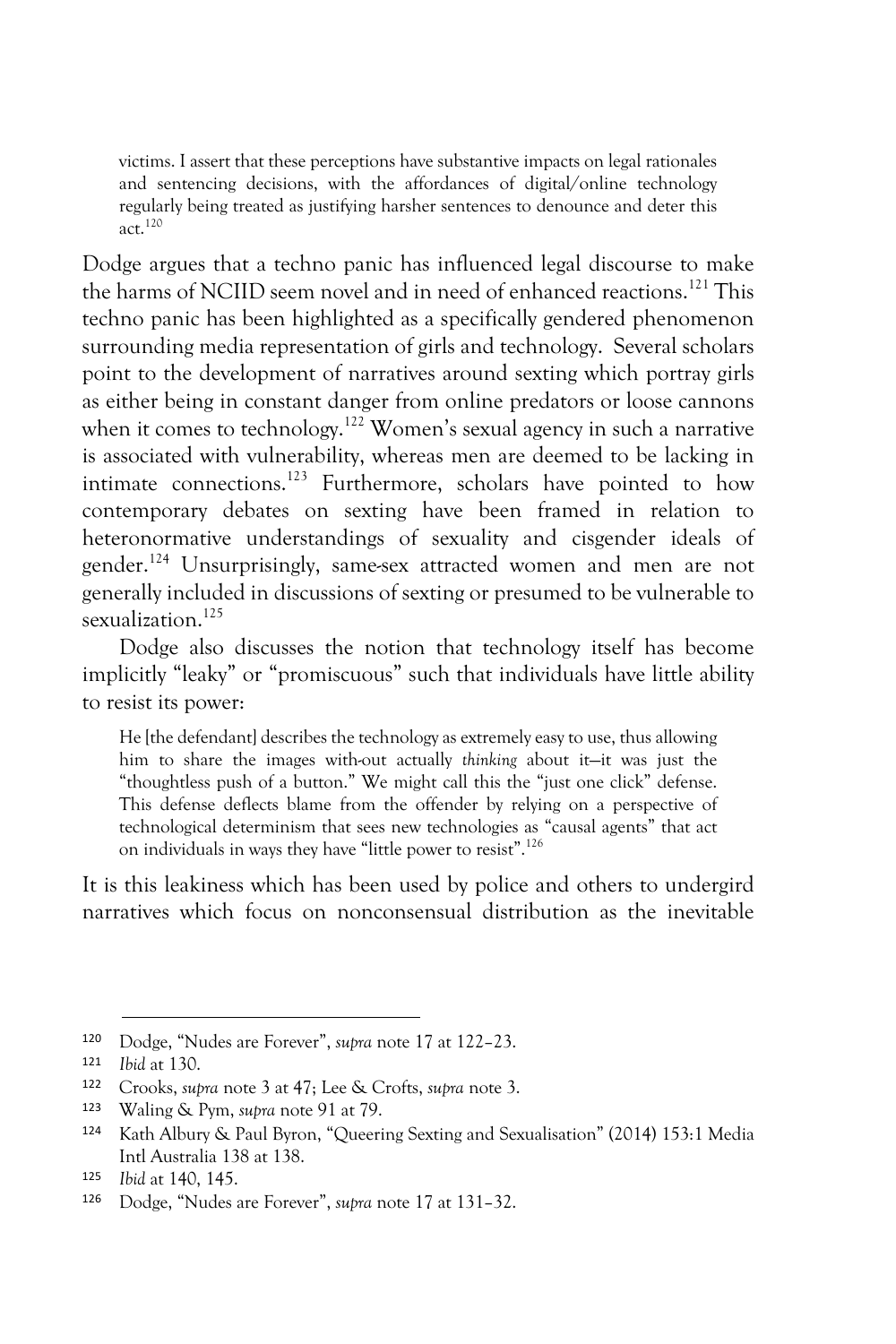outcome of sending images in the first place.<sup>127</sup> These types of narratives play into victim blaming and responsiblization myths.

This leakiness was not as apparent in the cases that I examined, although was present to some extent. For example, the close nature of the relationship, the perpetrator's uncontrollable anger, and limited electronic distribution was used to attribute less intentionality to the accused. In *R v PSD*, <sup>128</sup> the complainant returned after a night out with friends to find Mr. D, the accused, in her driveway. They left together in a car and at some point, Mr. D took pictures of the complainant, without consent, while she was only partially clothed and sent the photos to two of his friends.<sup>129</sup> While recognizing the harm caused by the transmission of the images, the judge determined that Mr. D's decision to take the pictures was a rash decision and forwarding them to his friends "shows some planning but nothing beyond that transmission has occurred."130 In coming to the determination that Mr. D's actions were rash, the Court emphasized the tumultuous nature of the relationship: "Mr. D.'s behavior came at a time when he was very frustrated and angered by seemingly mixed signals — a putting off of communication by Ms. S. without a certain end to the relationship."131 The Court went on to say that:

In the end, I conclude that, while the gravity of the offence in general is significant, the circumstances of this particular case are less egregious than, for example, a case involving significant planning and forethought and resulting in a transmission of identifiable intimate images widely distributed on the internet. The sentence must be proportionate to those considerations.<sup>132</sup>

Likewise, in *Agoston*, <sup>133</sup> as discussed, the accused allegedly did not solicit the pictures in question, but after receiving them from the complainant showed them with two friends. The Court attributed to the accused a lack of planning, both in terms of obtaining the images and in terms of showing the images to his friends.<sup>134</sup> Once again, in coming to this determination, the Court highlighted the limited distribution as an important factor.<sup>135</sup>

 <sup>127</sup> *Ibid*.

<sup>128</sup> 2016 BCPC 400 at para 5 [*PSD*].

<sup>129</sup> *Ibid*.

<sup>130</sup> *Ibid* at paras 12–13.

<sup>131</sup> *Ibid* at para 12.

<sup>132</sup> *Ibid* at para 15.

<sup>133</sup> *Supra* note 84 at paras 3–7.

<sup>134</sup> *Ibid* at para 17.

<sup>135</sup> *Ibid*.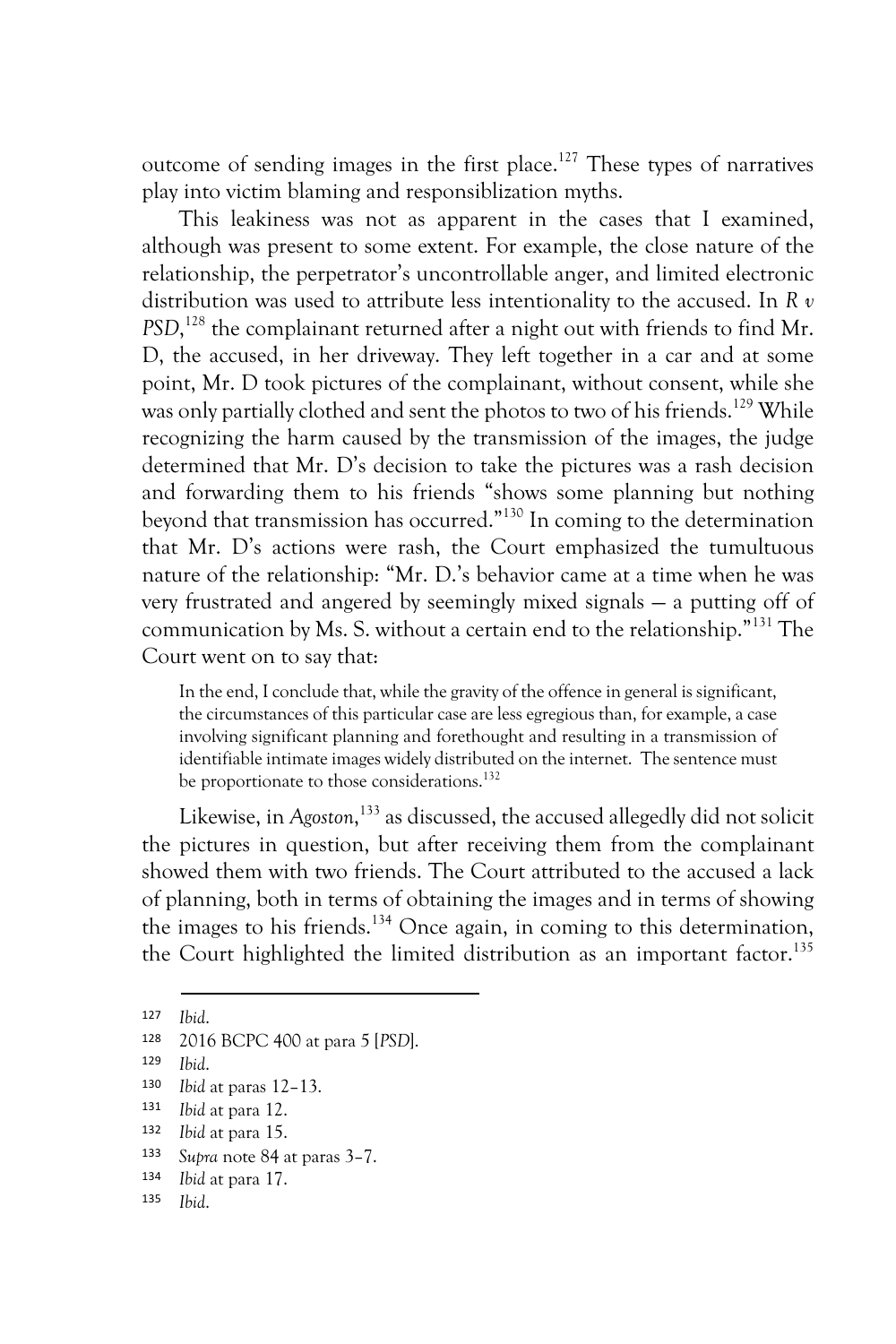Alexa Dodge notes that courts are weighing the level of digital dissemination when justifying sentencing decisions and determining the gravity of the offence.136 These two cases suggest that some courts may be associating limited distribution with a lack of intentionality on the part of the accused.

## **D. Gendered Violence and Victim Impact**

Many scholars would argue that NCIID should be seen as a part of a continuum of gendered, sexualized violence.<sup>137</sup> While women are the primary victims of online sexualized violence, generally, some studies indicate that men may experience some forms of online sexualized violence at rates comparable to women.138 Notably, the harassment which is directed at men and boys often includes denigration on the basis of actual or perceived sexual or gender identity.139 Furthermore research also shows that those who have experienced NCIID are more likely to be racialized.<sup>140</sup> have disabilities,<sup>141</sup> or identify as LGBTQ2S\*.<sup>142</sup> Therefore, it is helpful to think of NCIID as a gendered phenomenon which also interplays with other marginalized identities.<sup>143</sup>

 <sup>136</sup> Dodge, "Nudes are Forever", *supra* note 17 at 132.

<sup>137</sup> McGlynn, Rackley & Houghton, *supra* note 45 at 26; Dodge & Spencer, *supra* note 6; Powell, *supra* note 5 at 76; West Coast LEAF, "#CyberMisogyny", *supra* note 6.

<sup>138</sup> Henry & Powell, "Sexual Violence", *supra* note 43 at 399; Nicola Henry & Anastasia Powell, "Embodied Harms: Gender, Shame and Technology-Facilitated Sexual Violence" (2015) 21:6 Violence Against Women 758 at 759 [Henry & Powell, "Technology-Facilitated"]; Eaton, Jacobs & Ruvalcaba, *supra* note 28 at 12.

<sup>139</sup> Anastasia Powell & Nicole Henry, *Sexual Violence in a Digital Age* (London, UK: Palgrave MacMillan, 2017) at 5 [Powell & Henry, *Digital Age*].

<sup>140</sup> Branch et al, *supra* note 28 at 138.

<sup>141</sup> Emma Bond & Katie Tyrrell, "Understanding Revenge Pornography: A National Survey of Police Officers and Staff in England and Wales" (2018) J Interpersonal Violence 1 at 3, DOI: <10.1177/0886260518760011>.

<sup>142</sup> *Ibid*. See also Henry and Powell, "Technology-Facilitated", *supra* note 138 at 198; Citizen Lab, Munk School of Global Affairs, "Submission of the Citizen Lab (Munk School of Global Affairs, University of Toronto) to the United Nations Special Rapporteur on Violence Against Women, its Causes and Consequences, Ms. Dubravka Simonovic" (2 November 2017) at 2, online (pdf): *<*citizenlab.ca/wpcontent/uploads/2017/11/Final-UNSRVAG-CitizenLab.pdf> [perma.cc/UH9R-39EL].

<sup>143</sup> Powell & Henry, *Digital Age*, *supra* note 139 at 6.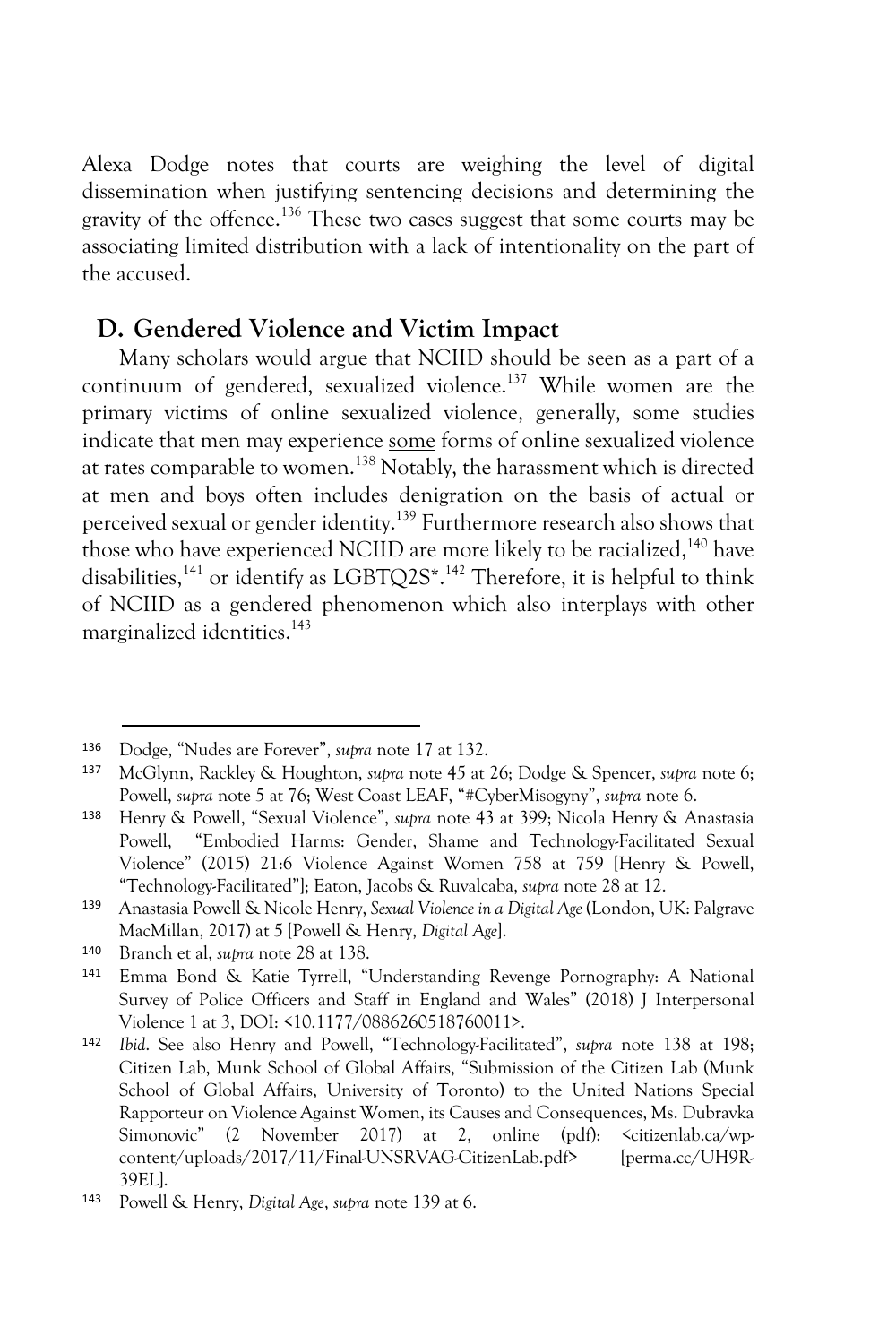Yet, some would contend that categorizing NCIID as sexual violence still involves "working against a strong social current of resistance."144 In an analysis of Canadian and US media coverage of NCIID between 2011 and 2014, the word 'violence' was only used once in reference to NCIID. Rather, NCIID was more commonly described with words labelling it as an experience of 'harassment', 'humiliation', and 'cyberbullying'. <sup>145</sup> As Powell notes:

There is arguably a false distinction currently operating in law, policy and public debates between unauthorized sexual imagery as distinct from sexual violence. One is seen as merely a distasteful violation of privacy… and the other a criminal violation of bodily integrity.146

Similarly, the tendency to ignore sexual assault as a gendered, violent crime was noted in analyses of sexual assault cases. Lise Gotell, in her discussion of sexual violence more generally, notes that "[t]he judicial focus on privacy encourages a legal analysis that is both degendered and decontextualized."147 In Gillian Balfour and Janice Du Mont's 2012 study of conditional sentencing decision of sexual assault, they argue that the legal narrative surrounding conditional sentences reflected the failure of the courts to denounce rape as a gendered, violent crime and show the invisibility of raped women and the harms experienced.<sup>148</sup> They posited that this tendency was a further manifestation of the role of gendered rape myths.<sup>149</sup>

While not highlighted in most cases, the gendered violence of NCIID was explicitly acknowledged in *R v McFarlane*. <sup>150</sup> In this case, the accused surreptitiously filmed his sister's friend, the complainant, while undressing and showering. Five years later, the accused distributed these images to a limited number of people in an attempt to extort additional sexually explicit material or activity from the complainant.<sup>151</sup> The Manitoba Court of Appeal recognized the gendered, violent nature of the accused's actions, noting that:

 <sup>144</sup> Fairbairn, *supra* note 3 at 235.

<sup>145</sup> *Ibid*.

<sup>146</sup> Powell, *supra* note 5 at 80.

<sup>147</sup> Gotell, "Discursive Disappearance", *supra* note 9 at 141.

<sup>148</sup> Balfour & Du Mont, *supra* note 76 at 712–13, 720–21.

<sup>149</sup> *Ibid* at 720–21.

<sup>150</sup> 2018 MBCA 48 [*McFarlane*].

<sup>151</sup> *Ibid* at paras 3–4.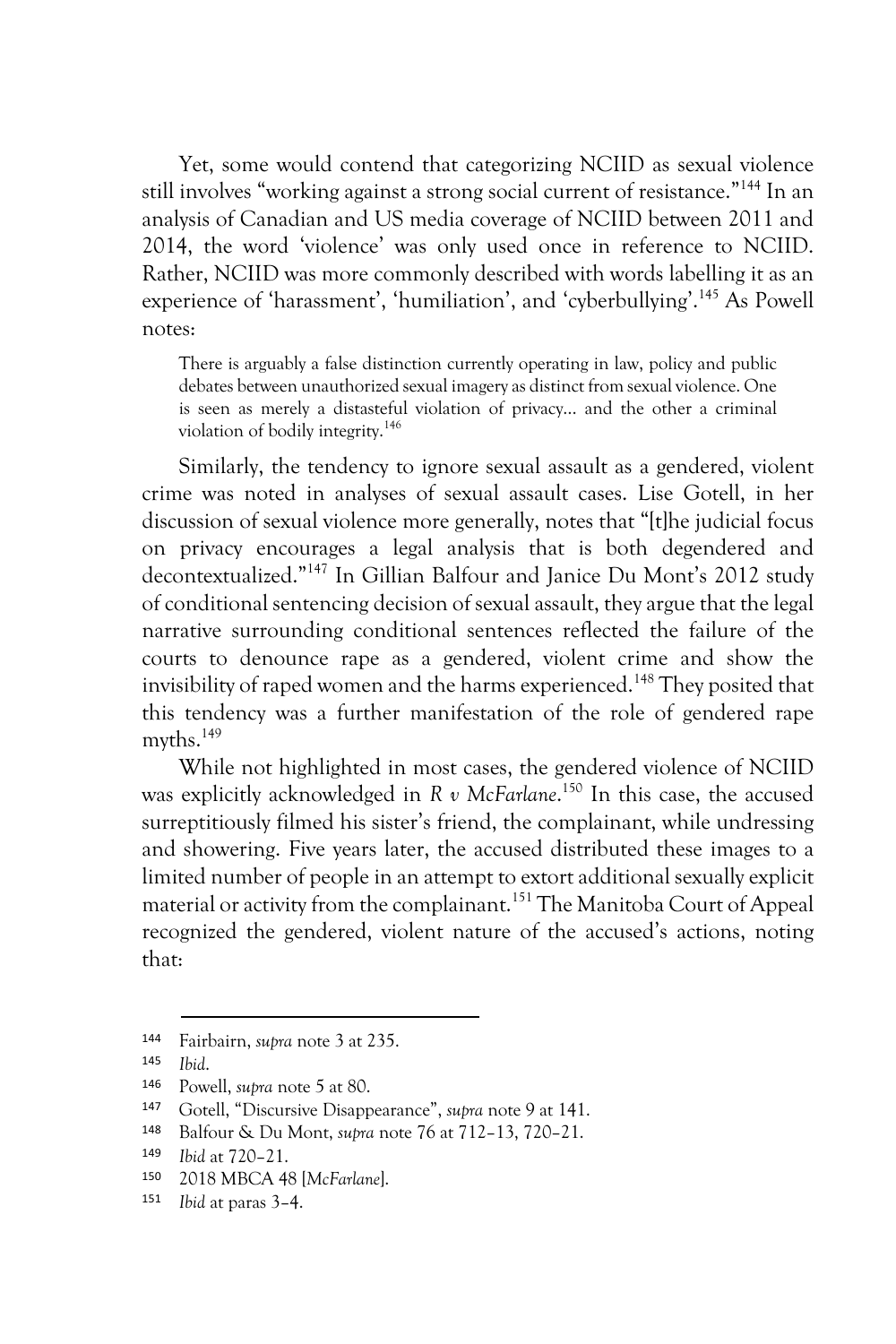[S]extortion is a form of sexual violence even though it occurs through the medium of the internet. As with physical abuse, a victim's freedom of choice over his or her sexual integrity is violated. The long-term psychological harm to a victim, as was seen here, closely resembles what happens in a case of physical sexual assault. 152

While less explicit, the Manitoba Provincial Court recognized the violence and power dynamics inherent within NCIID in *R v BS*, with a question: "What sentence is appropriate when intimate images are weaponized against a woman who ends a dating relationship?" <sup>153</sup> The Court went on to note that the offender's behavior was driven by "his need for control and power."154

In *Greene*, a more explicit acknowledgement was made in relation to the gendered nature of NCIID by framing the offence within the context of the history of domestic violence against women:

Our legal system has failed to recognize the extent of the violence that women who end relationships with their former male partners face. It has failed to acknowledge the reality that this violence can be deadly. This is not a novel suggestion. Over twenty years ago in its 1995 report, *From Rhetoric to Reality, Ending Domestic Violence in Nova Scotia*, the Law Reform Commission of Nova Scotia, described "violence against women by their spouses" as constituting "a life threatening situation which is not treated seriously by the legal system."155

The judge went on to note that the danger former male partners pose to women who have ended a relationship "is based upon male control."<sup>156</sup>

While it is promising that three cases recognized the gendered, violent nature of NCIID, it is somewhat problematic that this was the exception, rather than the norm. It was not uncommon to find cases which referenced NCIID in relation to cyberbullying. This is hardly surprising given the fact that the legislation was brought about within the frame of cyberbullying.<sup>157</sup> Indeed, when referencing the parliamentary intent behind the Bill, cases made reference to the section being there to address the social problem of cyberbullying<sup>158</sup> and revenge by former partners.<sup>159</sup>

In *AC*, the Court notes that:

 <sup>152</sup> *Ibid* at para 19.

<sup>153</sup> 2019 MBPC 26 at para 1 [*BS*].

<sup>154</sup> *Ibid* at para 14.

<sup>155</sup> *Supra* note 51 at para 2.

<sup>156</sup> *Ibid* at para 33.

<sup>157</sup> Felt, *supra* note 24 at 146.

<sup>158</sup> *MR Sentencing*, *supra* note 56; *AC 1*, *supra* note 53; *PSD*, *supra* note 128.

<sup>159</sup> *MR Sentencing*, *supra* note 56*; AC 1*, *supra* note 53.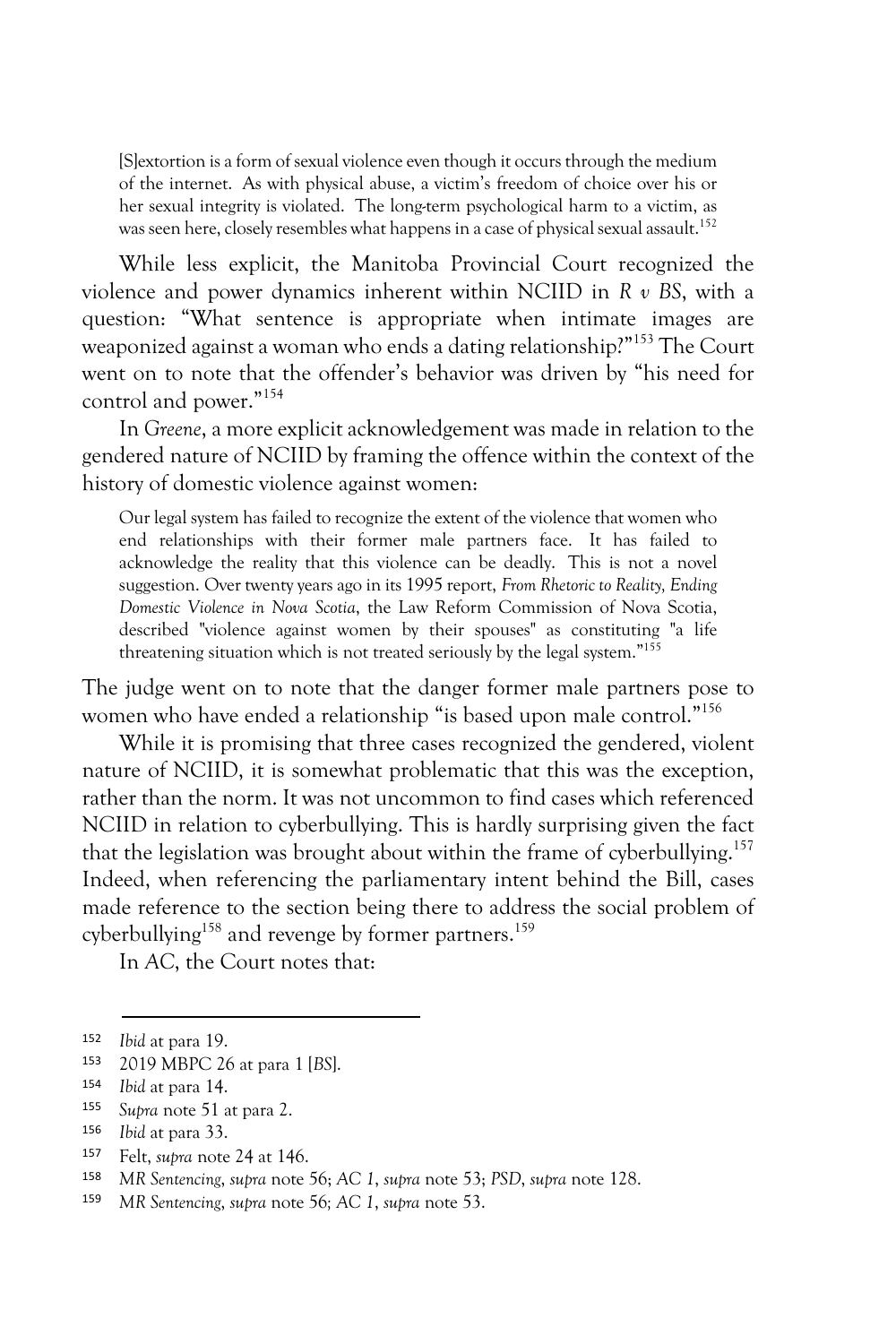The bill was part of the federal government's initiative against cyberbullying. It was introduced after two high profile incidents of young women taking their own lives after intimate images of them had been shared without their consent. Then Minister of Justice, the Hon. Peter MacKay, described the impetus behind Bill C-13 this way:

We are all aware of the issues of bullying and cyberbullying and how they have become priorities for many governments around the world. Cyberbullying is the use of the Internet to perpetrate what is commonly known as bullying, but it is of particular interest and concern of late. This interest is due in no small part to the number of teen suicides over the past few years in which cyberbullying was alleged to have played a part.

We have heard of cases involving Rehtaeh Parsons in my province of Nova Scotia, Amanda Todd on the west coast, a young man named Todd Loik in Saskatchewan recently, and countless others. It is clearly a case of the worst form of harassment, intimidation and humiliation of young people, which resulted in a feeling of hopelessness, that there was no other way out, and they took their lives.<sup>160</sup>

Scholars have critiqued framing NCIID within the cyberbullying or harassment lenses, noting that the term covers a broad range of behaviour and may be unhelpful in discussing NCIID.<sup>161</sup> In its traditional definition, cyberbullying is an act of reciprocal conflict in an online environment which does not capture the imbalance in power often present in situations of NCIID.<sup>162</sup> Furthermore, studies and understandings of cyberbullying often do not receive the intersectional analysis necessary nor recognize the gendered nature of NCIID.163 So, while we see numerous cases which recognize the gendered, violent nature of NCIID, many others simply place the offence within a cyberbullying frame without a more intersectional understanding.

Scholars of NCIID have expressed fear that the harms perpetuated by NCIID would be ignored for their real-world impacts on women's lives or that the harms would be conceived as breaches of privacy or embarrassment,

 <sup>160</sup> *AC 1*, *supra* note 53 at para 17.

<sup>161</sup> Bailey, *supra* note 25.

<sup>162</sup> Coburn, Connolly & Roesch, *supra* note 27.

<sup>163</sup> Crooks, *supra* note 3 at 63, 71; West Coast LEAF, "Submission to the Standing Committee on Justice and Human Rights on Bill C-13: An Act to amend the Criminal Code, the Canada Evidence Act, the Competition Act, and the Mutual Legal Assistance in Criminal Matters Act" (2014) at 1, online (pdf): <www.westcoastleaf.org/wp-content /uploads/2014/11/2014-05-13-SUBMISSION-Standing-Committee-on-JHR-on-Bill-C-13.pdf> [perma.cc/6TUZ-BFKN].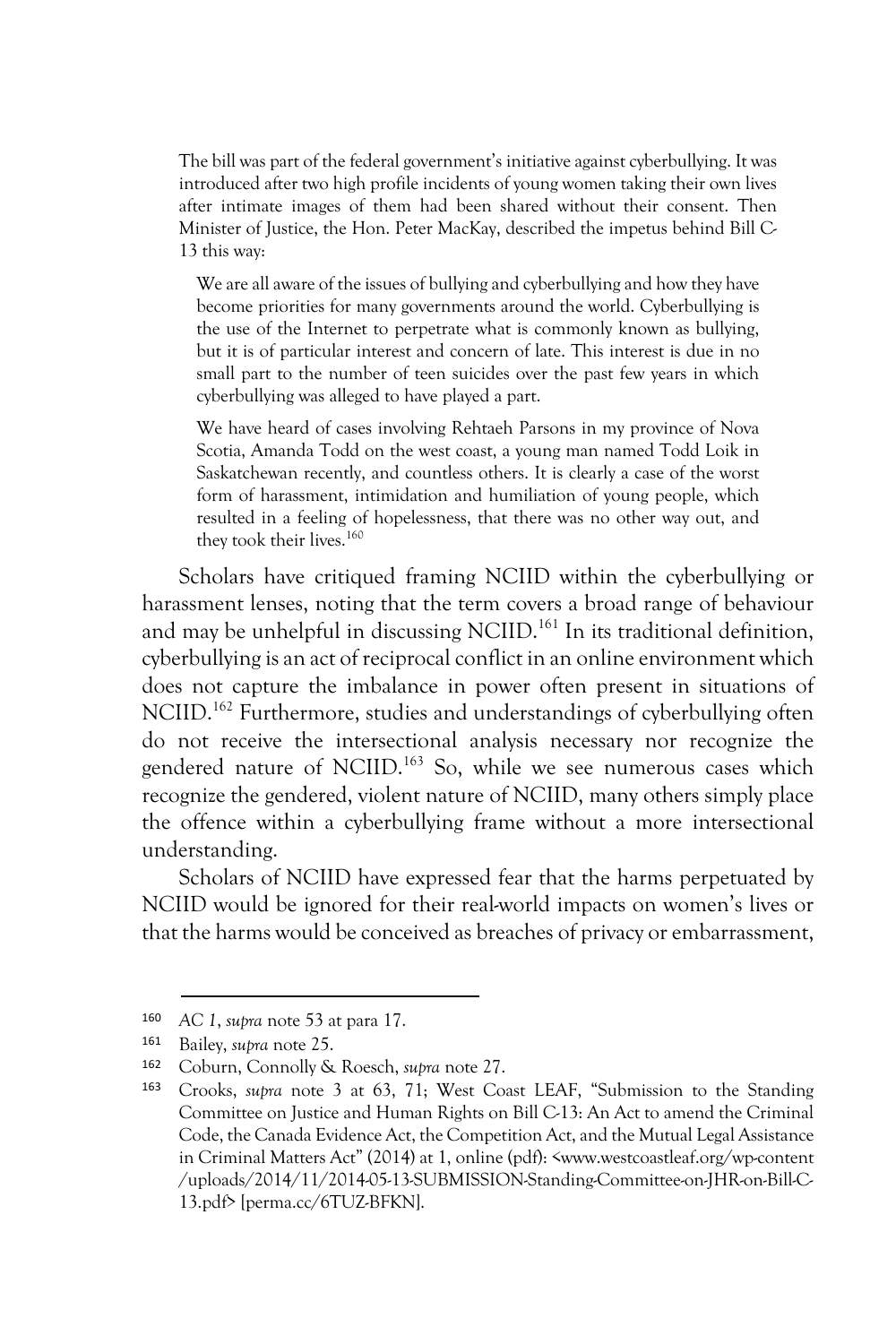rather than recognizing NCIID as an attack on human dignity.<sup>164</sup> As noted by Alexa Dodge, the fear that harms arising from NCIID would be considered less real or less seriously has not been borne out.<sup>165</sup> Rather, **"**Canadian legal interpretations have regularly reasoned that the harm of NCIID is considerable and requires serious legal responses."166 This is shown in studies of NCIID sentencing decisions, in which the seriousness of the offence has been recognized through relying on the primary sentencing objectives of denunciation and deterrence with incarceration as the norm.167 The seriousness with which NCIID has been treated is also evident within how privacy is conceived and how the impact on victims has been viewed.

Privacy, as it has traditionally been understood, has garnered skepticism from feminists. As noted by Moira Aikenhead, "[p]rivacy, when understood as a negative right to exclude others, remains a deeply masculine, classed, and individualized ideal."168 Some conceptions of privacy have also tended to view disclosures related to women's bodies or sexuality as harmful. Historically, when the privacy of women was acknowledged, it was aimed "at protecting a particular version of raced and classed feminine 'modesty', designed to shield women (and their male partners) from embarrassment and humiliation associated with sexuality."169 If NCIID is understood within this type of framework, it could lead to scrutinizing women for their behavior whereby certain actions on the part of the woman diminishes the reasonableness of her privacy expectations.170

Several cases framed the privacy interests undergirding the NCIID offence as a positive right, focused around sexual integrity. In *Borden*, <sup>171</sup> the Newfoundland and Labrador Provincial Court recognized NCIID as a sexual offence which should focus on protecting the personal autonomy and sexual integrity of the individual rather than sexual propriety. The Court quotes Elaine Craig, noting that the legal system should give:

 <sup>164</sup> Henry & Powell, "Technology-Facilitated", *supra* note 138 at 244.

<sup>165</sup> Dodge, "Nudes are Forever", *supra* note 17 at 138.

<sup>166</sup> *Ibid*.

<sup>167</sup> Jochelson et al, *supra* note 30 at 124; *PSD*, *supra* note 128 at para 10; *McFarlane*, *supra* note 150 at para 22; *Greene*, *supra* note 51 at para 36; *AC 2*, *supra* note 61 at para 77; *AC 1*, *supra* note 53 at para 28; *JS, supra* note 61 at para 20.

<sup>168</sup> Aikenhead, "A 'Reasonable' Expectation", *supra* note 16 at 282–83.

<sup>169</sup> *Ibid* at 283.

<sup>170</sup> *Ibid.*

<sup>171</sup> *Supra* note 116 at para 45.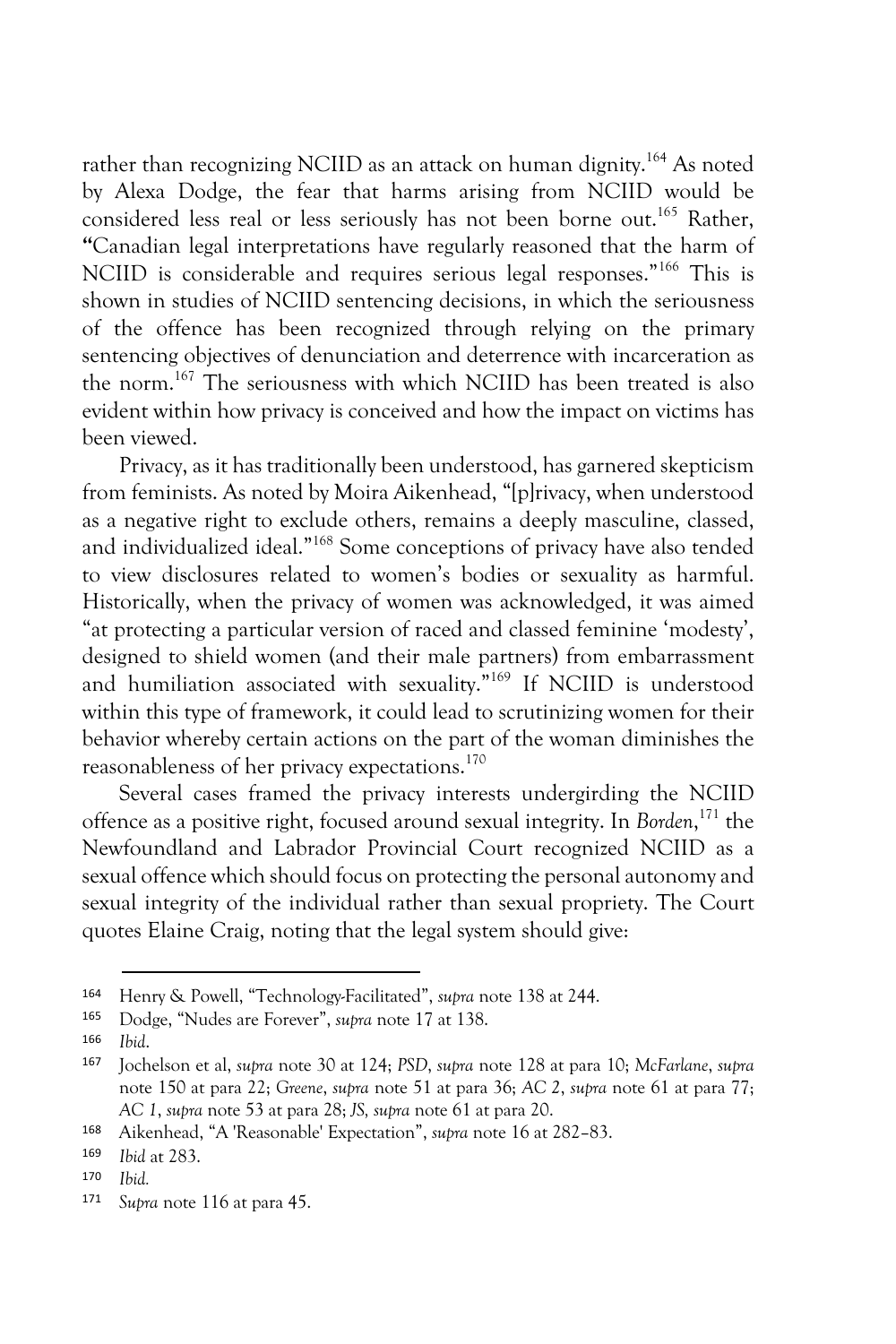[G]reater emphasis on violations of trust, humiliation, objectification, exploitation, shame, and loss of self-esteem rather than simply, or only, on deprivations of honour, chastity, or bodily integrity (as was more the case when the law's concern had a greater focus on sexual propriety).<sup>172</sup>

In *AC*, the Court noted that the provisions were in place to protect privacy and articulated privacy as a positive right, noting that:

[P]rivacy is about a person's ability to control access to something, whether it is private information or a private image. As in this case, someone like C.S. may agree to have private photographs or videos taken that will not be seen by anyone apart from a romantic partner. Where someone shares an intimate image without consent, he violates the depicted person's privacy because he has gone beyond that limited, consensual use. The more people to whom the image is exposed, the greater the invasion of privacy and the greater the harm caused to the victim.<sup>173</sup>

The Court's recognition that consent to being filmed or photographed in one context does not mean that there was consent to the distribution of those videos accords with a more contextualized, positive conception of privacy. Likewise, in *JS*, the Court echoes this positive conception of privacy:

The fact that the victim may have consensually participated in recording sexual activity in no way impacts or diminishes the moral responsibility of the offender. To conclude otherwise engages retrograde thinking surrounding the interplay of sex, privacy, consent and control.<sup>174</sup>

In another case, the Court referenced privacy more generally and that the act of conveying personal information to a large, unintended audience was a violation of privacy:

The core of the defendant's criminal blameworthiness is his wish to humiliate and harm the complainant…The complainant's privacy was manifestly compromised by this conduct. Private photos she meant only for her husband to be, were sent to a wide variety of friends and family around the world…The gravamen of the distribution of intimate images was the conveyance of highly personal intimate photos to a broad cross-section of the complainant's friends and family around the world.175

In short, I found an absence of explicit references to narratives on privacy which conflated consensual image sharing with non-consensual distribution. Rather, courts seemed to recognize that consent in one context

 <sup>172</sup> *Ibid*; Elaine Craig, *Troubling Sex: Towards a Legal Theory of Sexual Integrity,* (Vancouver, BC: UBC Press, 2012) at para 127.

<sup>173</sup> *AC 1*, s*upra* note 53 at para 20.

Supra note 61 at para 35.

<sup>175</sup> *MR Sentencing*, *supra* note 56 at para 17.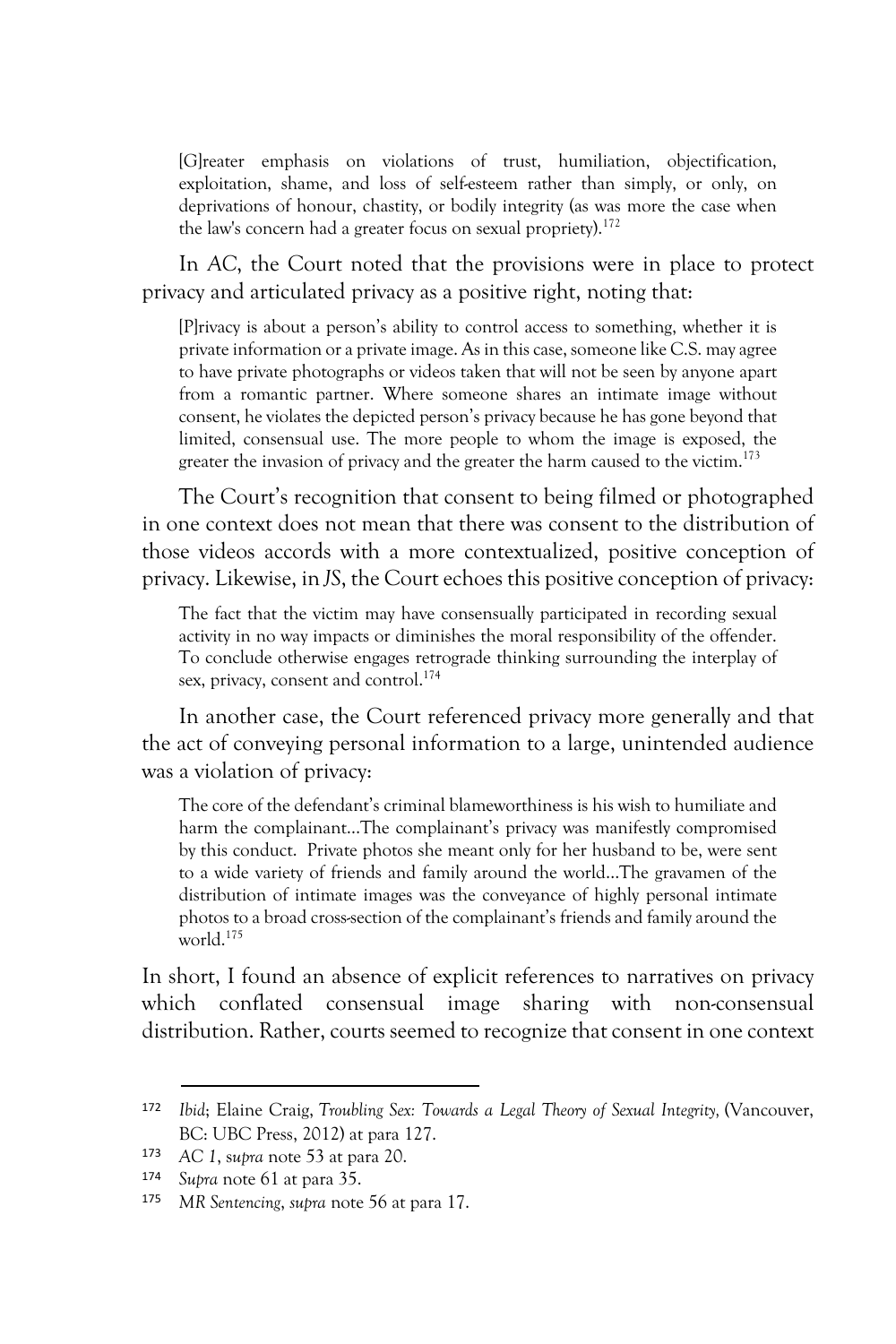could be distinguished from consent to distribute electronically and that the failure to abide by the parameters of consent constituted a breach of privacy.

The seriousness within which the offence is being considered is also apparent in how impacts on victims were generally framed as being profound. The main themes regarding impact on the victim included perceiving the harm as unknowable or not possible to quantify and unpunishable. In *MR*, the Court noted that despite the presence of a victim impact statement, the impact on the victim was "not ascertainable" and "incalculable".176 The Court went on to opine that "because of particular cultural and religious beliefs, the impact of this conduct on the complainant…is simply not ascertainable. The complainant has suffered an unquantifiable result." <sup>177</sup> The Court held that "[t]his is reprehensible conduct on the part of this defendant, and it had a real, and immeasurable impact on the complainant and her family." 178

In *AC*, the accused posted several videos of the complainant on various revenge porn websites, along with identifying information. The Court articulated the impossibility to quantify the impact, noting that "[i]t is difficult to imagine a more significant breach of C.S.' privacy than occurred here."<sup>179</sup> The Court went on to note that "[i]t is difficult to overstate the seriousness of this offence."<sup>180</sup> Furthermore, the Court labelled the act as unpunishable. Similarly, in a different *AC* case, the Court wrote that "no sentence can undo or even begin to remedy the harm done to the victim."<sup>181</sup>

In addition to harm being unknowable and unpunishable, harm to victims was also framed as being limitless, both geographically and temporally. For example, in *AC*, the Court opined that "[t]hose private images were available for anyone with an internet connection."182 Likewise, "the offender did not simply send a few images to a small group of people... He shared the images with the world."183 In *Agoston*, the Court noted that distribution on the internet, "can result in the image being forever

 <sup>176</sup> *Ibid* at paras 11, 20.

<sup>177</sup> *Ibid* at para 11 [emphasis added]*.*

<sup>178</sup> *Ibid* at para 13 [emphasis added]*.*

<sup>179</sup> *AC 1*, *supra* note 53 at para 55 [emphasis added].

<sup>180</sup> *Ibid* at para 62 [emphasis added].

<sup>181</sup> *AC 2*, *supra* note 61 at para 75 [emphasis added].

<sup>182</sup> *AC 1*, *supra* note 53 at para 1 [emphasis added].

<sup>183</sup> *Ibid at* para 49 [emphasis added].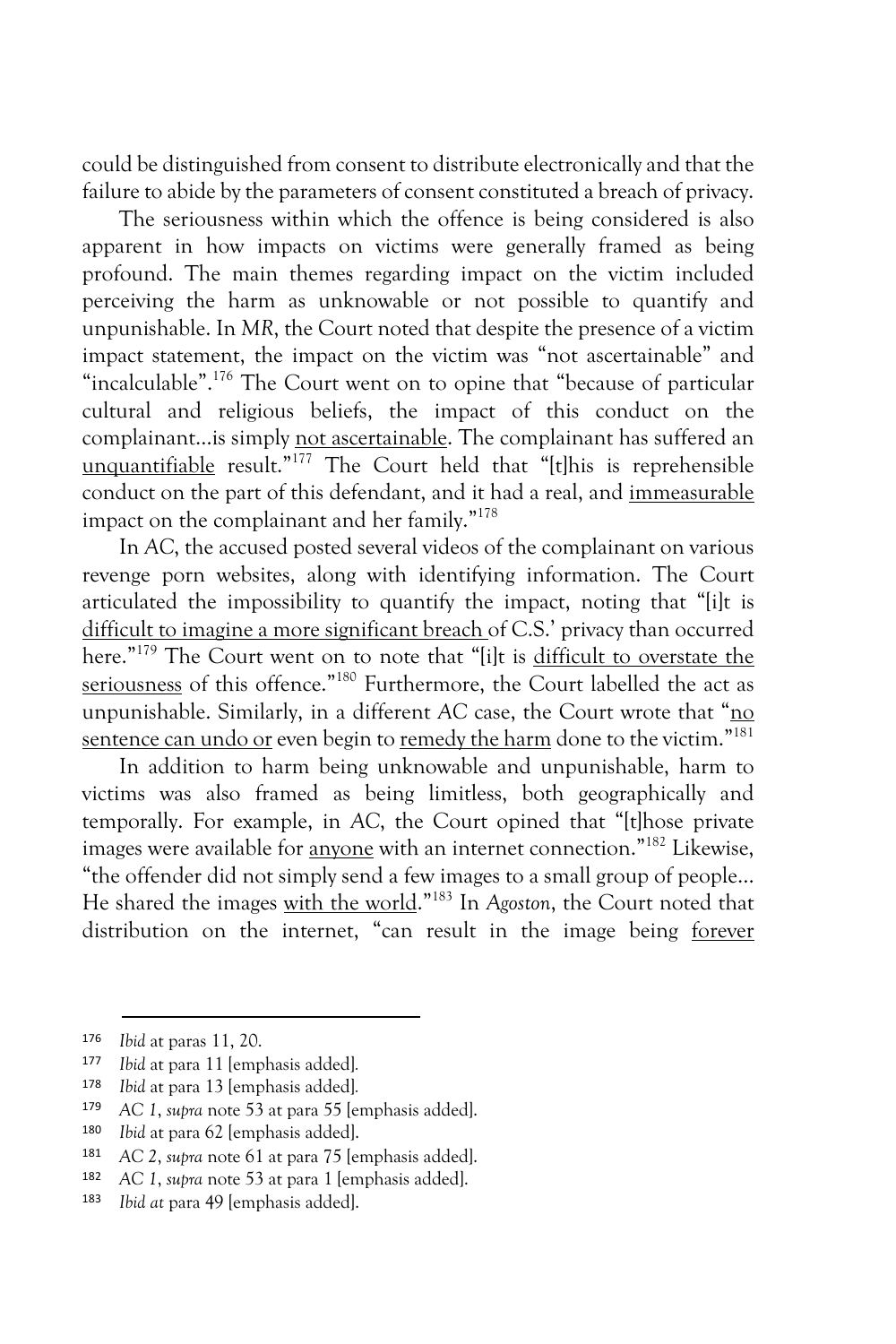available."184 Likewise, in *JTB*, following the publishing of intimate images and identifying information about the complainant, the Court noted that:

[I]t should be recognized and emphasized again that her torment is not over*.* Nor does it seem likely to end. Her intimate images and personal information remain online and available to strangers, along with indications that she would welcome a sexual assault. She correspondingly is obliged to live in a state of constant humiliation, exposure and understandable anxiety related to the realistic possibility of further sexual violence by strangers unknown and unknowable.185

Further, the Court noted that the images distributed via the internet may be "forever available."<sup>186</sup>

Not only is the harm geographically and temporally limitless, but there is also no way to control the harm. In *JTB*, <sup>187</sup> the Court noted that the accused's online posts would result in an uncontrollable and possibly unending harm. Speaking generally, in relation to the principles of sentencing, the Court opined that:

[E]ven if the particular offender setting such events in motion is incarcerated, distant, restrained and/or completely rehabilitated, a former partner and victim in the position of Ms B. simply cannot know, and never *will* know with certainty, whether the serious threat to her privacy, personal integrity and safety created by the offender is contained or at an end.<sup>188</sup>

In *AC*, the Court noted that the harm to the victim was uncontrollable after the accused uploaded videos of her to several internet sites:

Uploading intimate images into the public domain clearly has lasting effects on victims. There is a popular saying that "the internet never forgets"…[t]here is no way to know how many people have access to the images. Every time someone views one of these images, C.S.'s privacy and dignity are violated. C.S. must live with the knowledge that strangers anywhere in the world may view her private images whenever they choose to. She has lost control over a very private part of her life forever. She faces the potential violation of her privacy, by total strangers, in perpetuity.<sup>189</sup>

Further, in a different *AC* case, the Court held that because the accused still had access to the intimate images of the complainant, she continued to live in fear of ongoing harm: "I also note that this does nothing to allay

 <sup>184</sup> *Supra* note 84 at para 16 [emphasis added].

<sup>185</sup> S*upra* note 1 at para 97 [emphasis added].

<sup>186</sup> *Ibid* at para 37.

<sup>187</sup> *Ibid*.

<sup>188</sup> *Ibid* at para 91 [emphasis in original].

<sup>189</sup> *AC 1*, *supra* note 53 at para 65 [emphasis added].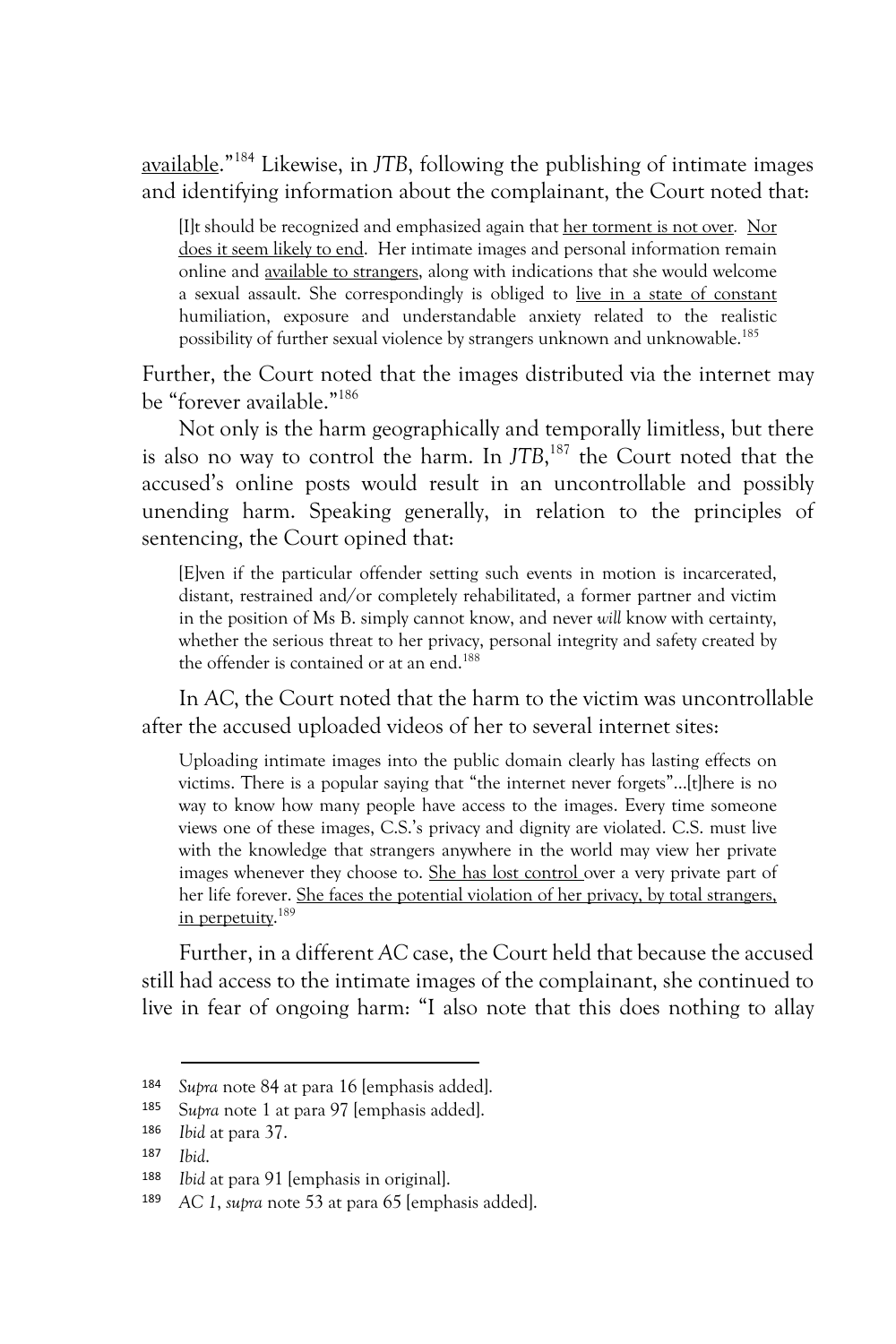C.A.'s concerns that Mr. A.C. still has access to her image and that he might share this with even more people in the future."190

In *Haines-Matthews*, the loss of control was highlighted as an important factor underpinning the introduction of the offence:

One of the significant aspects of the harm which Parliament has sought to curtail arises from the fact that, in this day and age, most often, as it was in the case at bar, the intimate images are distributed electronically, and once the electronic images are transmitted, there is very little, if any, control over who may access them, where they may end up, or how long they will be accessible on some internet site. That aspect of the harm caused by the offending behaviour is unaffected, and unabated, by the motivation of the offender.<sup>191</sup>

Another common theme was that the harm was perceived as very serious. Cases made reference to the impact on the victim as significant, $192$ devastating, $^{193}$  traumatic, $^{194}$  or substantial. $^{195}$ 

References were also made to the risk victims faced of embarrassment<sup>196</sup> or psychological harm.197 The risk of suicide was also mentioned.198 Given the context in which the offence arose, the perception of extreme impact is no surprise. Parliamentary debates on Bill C-13, the precursor to section 162.1 of the *Code*, focused primarily on examples of extreme situations which cumulated in suicides.<sup>199</sup>

Thus, harm to the victims of NCIID is being framed by courts as unknowable, unpunishable, unending, uncontrollable, and profound. The use of strong language by the Court — for example, using words such as devastating — further undergirds the message that there is something particularly unique and damaging about the harm resulting from NCIID. Alexa Dodge similarly notes that digital technology is being seen within popular and judicial understandings as something which is bringing about

 <sup>190</sup> *AC <sup>2</sup>*, *supra* note 61 at para 87.

<sup>191</sup> *Supra* note 57 at para 48 [emphasis added].

<sup>192</sup> *Borden*, *supra* note 116 at para 53.

<sup>193</sup> *AC 1*, *supra* note 53 at paras 14, 23, 63; *MR* sentencing*, supra* note 56 at paras 13, 20; *JTB*, *supra* note 1 at para 97.

<sup>194</sup> *AC 2*, *supra* note 61 at para 84.

<sup>195</sup> *JTB*, *supra* note 1 at para 37.

<sup>196</sup> *Agoston*, *supra* note 84 at para 15; *JTB*, *supra* note 1 at para 37.

<sup>197</sup> *Agoston*, *supra* note 84 at para 15; *JTB*, *supra* note 1 at paras 37, 97; *McFarlane*, *supra* note 150 at para 11.

<sup>198</sup> *JTB*, supra note 1 at para 37; *PSD*, *supra* note 128; *JS*, *supra* note 61 at para 30.

<sup>199</sup> Felt, *supra* note 24 at 137; Bailey, *supra* note 25.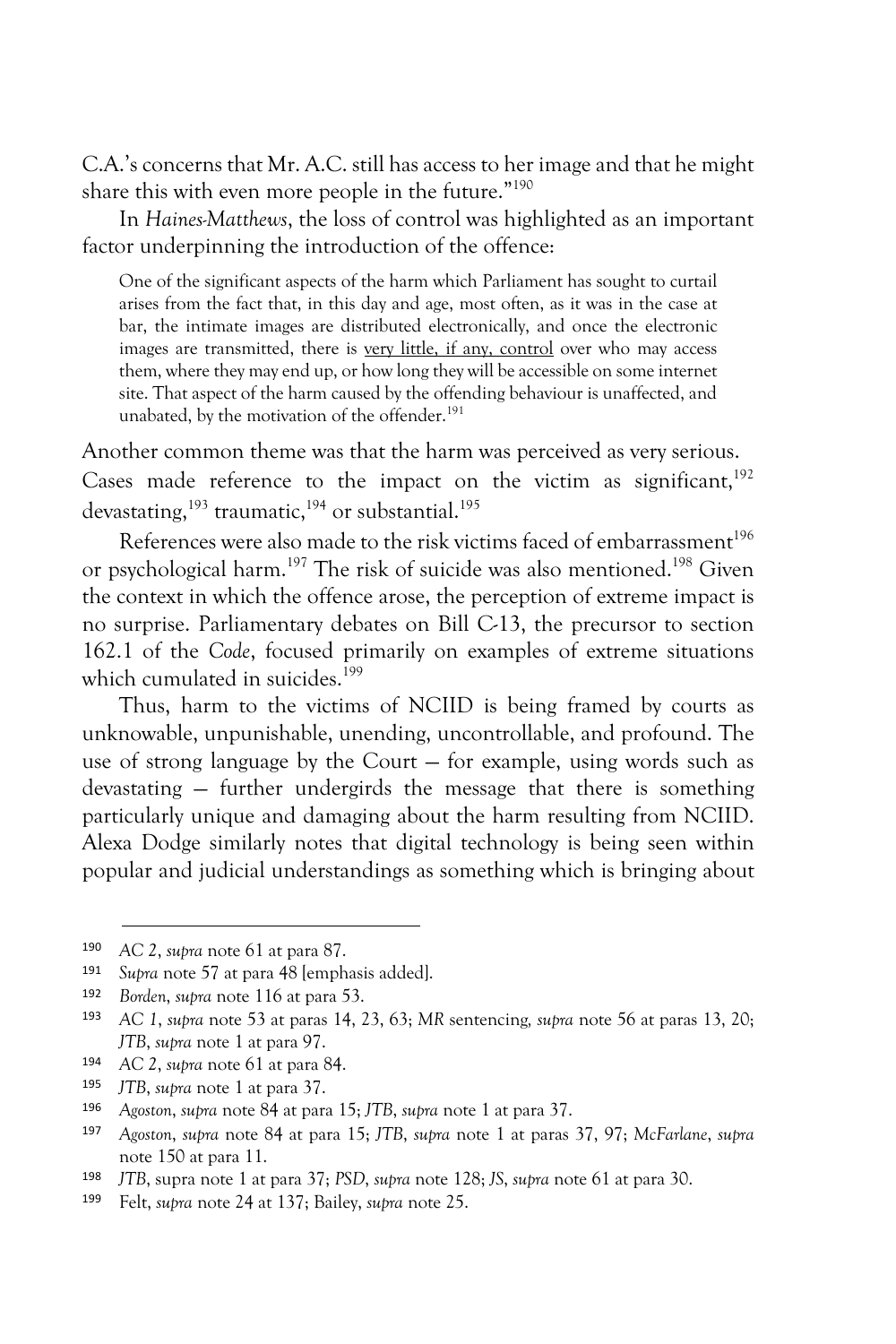the "end of forgetting."200 This is based on a notion of "digital images as difficult – or impossible – to control or delete."<sup>201</sup> Dodge goes on to argue that this understanding of technology may be overly simplistic and has resulted in legal responses which have perhaps, at times, overreached in their assessments of harm:

While the anxiety of being unaware of an image's future may persist, it is important to note that digital memory is not always as functionally everlasting as it may feel (Karaian 2016; Hand 2016) and that the particular future of an image will also be dependent on factors such as whether it is able to be removed from search engine results. Regardless, it is clear that various understandings of digital memory have significant impacts on cases of NCIID. While the increased harm of NCIID due to the affordances of digital memory is often treated as self-evident in both legal and governmental responses, a more nuanced understanding of the role of digital technology demonstrates the need to assess the impact of digital technology on a case-by-case basis.202

#### **IV.CONCLUSION**

This article sought to look at judicial discourse on section 162.1 of the *Code* to understand whether rape myths and discriminatory stereotypes common to sexual assault inform the treatment of NCIID within judicial decision making. While scholars and activists, before and after the creation of section 162.1, suggested that there was a discursive tendency for such stereotypes to inform the treatment of NCIID, this theory has not been held up within the cases that I examined.

While literature has lamented the differential treatment of strangers compared with known perpetrators in sexual assault, in most of the cases that I examined, judges are perceiving the abuse of trust arising from a close relationship to be an aggravating factor in sentencing. While revenge is acknowledged as a motive and the frame of revenge pornography is used in some cases, in general, judges do not appear to accept narratives which use such frames in order to attribute blame and responsibility to female victims.

Similarly, I found scant evidence of the existence of the construction of the perfect victim in the NCIID cases that I examined. In one case, the appropriateness of the victim's resistance was commented upon and in

 <sup>200</sup> Dodge, "Nudes are Forever", *supra* note 17 at 136.

<sup>201</sup> *Ibid*.

<sup>202</sup> *Ibid* at 138.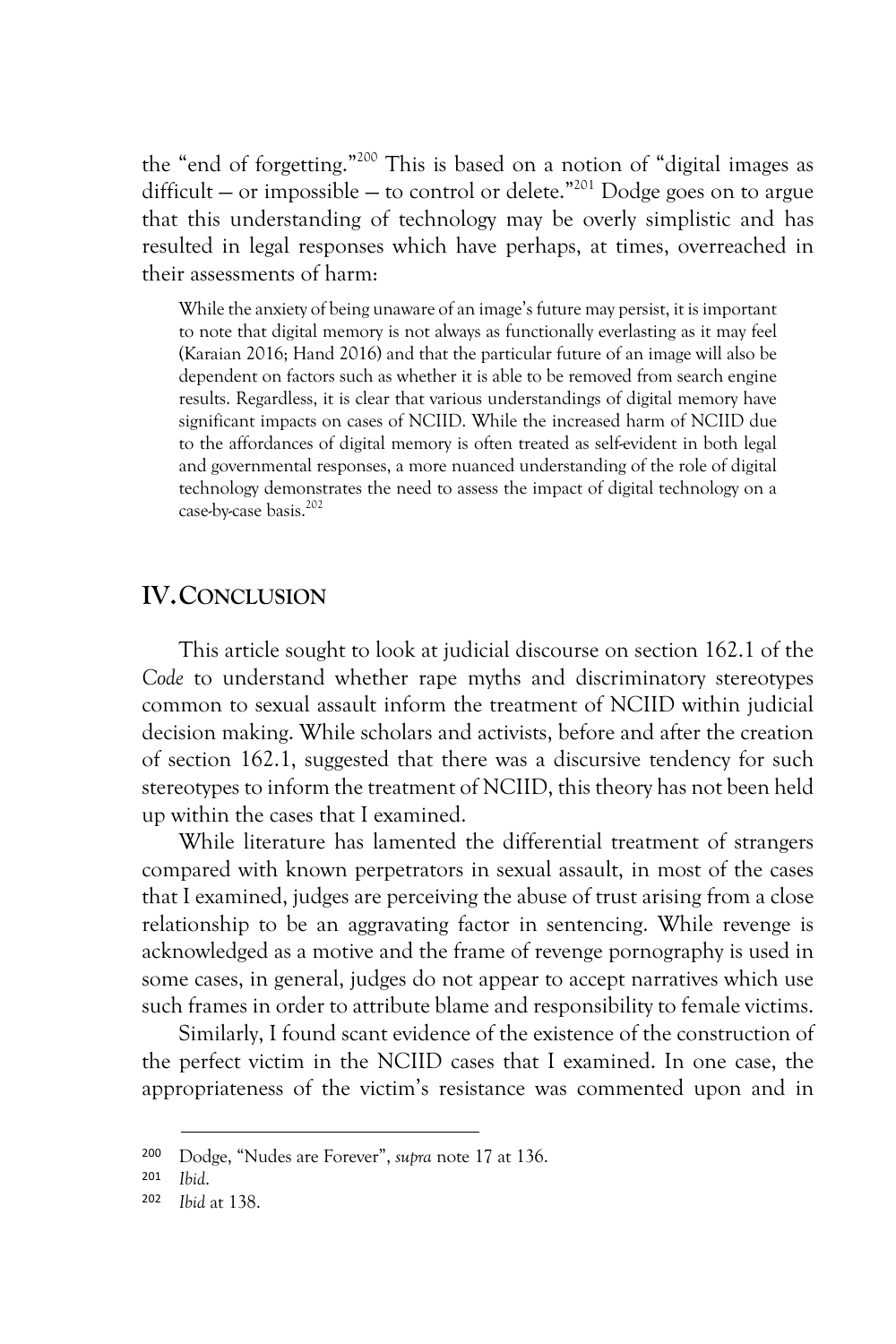another case, the Court commented upon the riskiness of engaging in consensual intimate image sharing. In two cases, the fact that the complainant was the initiator of the intimate image sharing in the first instance was commented upon and may have informed the judicial understanding of the accused's intentionality in distributing the image. However, in general, there is an absence of courts engaging in the construction of the perfect victim.

Another discriminatory stereotype identified in sexual assault cases is that perpetrators do not act intentionally or their actions can be explained by other factors. Once again, a high degree of intentionality was generally attributed to the actions of perpetrators and the offence was rarely framed as an accident. This intentionality was sometimes linked together along with revenge and breach of trust narratives.

A related theme was the Court perceiving that technology made it easier for the offence to be committed. In one case that I examined, while technology may have reduced the intentionality of the accused by making the offence easier to commit, the breach of trust brought about was so significant as to counter any reduction in the accused's moral culpability. Overall, the leakiness of technology was not particularly apparent in the cases that I examined. However, there may be evidence that courts are associating limited distribution with a lack of intentionality on the part of the accused.

While many scholars feared that NCIID would not be considered seriously by courts, I found that, in general, this did not hold true. The gendered, violent nature of NCIID was recognized in several cases. At the same time, several other cases drew upon frames of cyberbullying which may undermine an appreciation for the violent, gendered nature of NCIID. Another concern from scholars was that the harms perpetuated by NCIID would be ignored for their real-world impacts on women's lives or that the harms would be conceived as breaches of privacy, rather than recognizing NCIID as an attack on human dignity. Overall, I found an absence of narratives on privacy which conflated consensual image sharing with nonconsensual distribution. Rather, courts seemed to recognize that consent to capture the image in one context could be distinguished from consent to distribute electronically and that the failure to abide by the parameters of consent constituted a breach of privacy. Furthermore, the seriousness within which the offence is being considered by courts is also apparent in how impacts on victims were generally framed as being profound, as well as